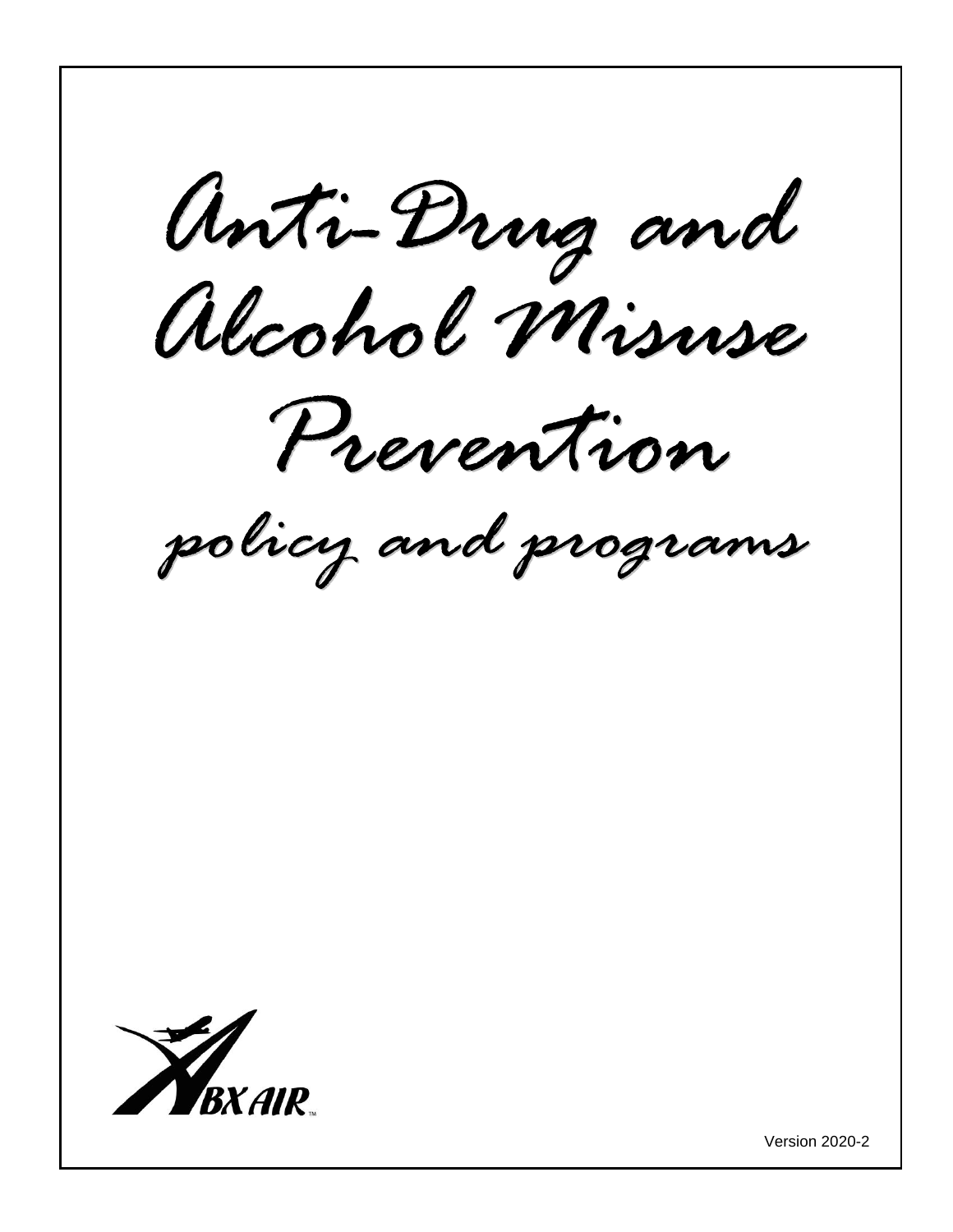# Welcome

Welcome to ABX AIR, Inc. (ABX).

As part of your orientation you are being provided this document outlining the ABX, Inc. FAA Anti-Drug Program and Alcohol Misuse Prevention Plan. This book is for personnel engaged in specified aviation activities. In this material you will find general employer contact information, definitions for various testing, substances for which drug testing will be conducted, types of testing that will be conducted, testing collection procedures, as well as breath alcohol testing and procedures. The laboratory and Medical Review Office information is listed as well.

To comply with FAA regulations, initial Substance Abuse Awareness Training must be completed by personnel performing safety and security related positions. ABX provides this training to you in an on-line format. The program includes a brief introduction followed by the educational content, and a short true/false quiz at the end on which you will have to attain a 70 percent or better score. Please complete the training as soon as possible.

You will find the training course as well as other drug and alcohol program information on ABXnet under workplace guidelines or www.MYABX.com under employee sites.

If you have any questions or concerns, please feel free to contact:

> Joyce Dean Designated Employer Representative 937-366-2373 [Joyce.Dean@ABXAIR.com](mailto:Joyce.Dean@ABXAIR.com)

> > or

Jeff Walling Manager, Drug and Alcohol Programs 937-366-2230 937-725-9796 - cell [Jeff.Walling@ABXAIR.com](mailto:Jeff.Walling@ABXAIR.com)

Thank you and welcome aboard!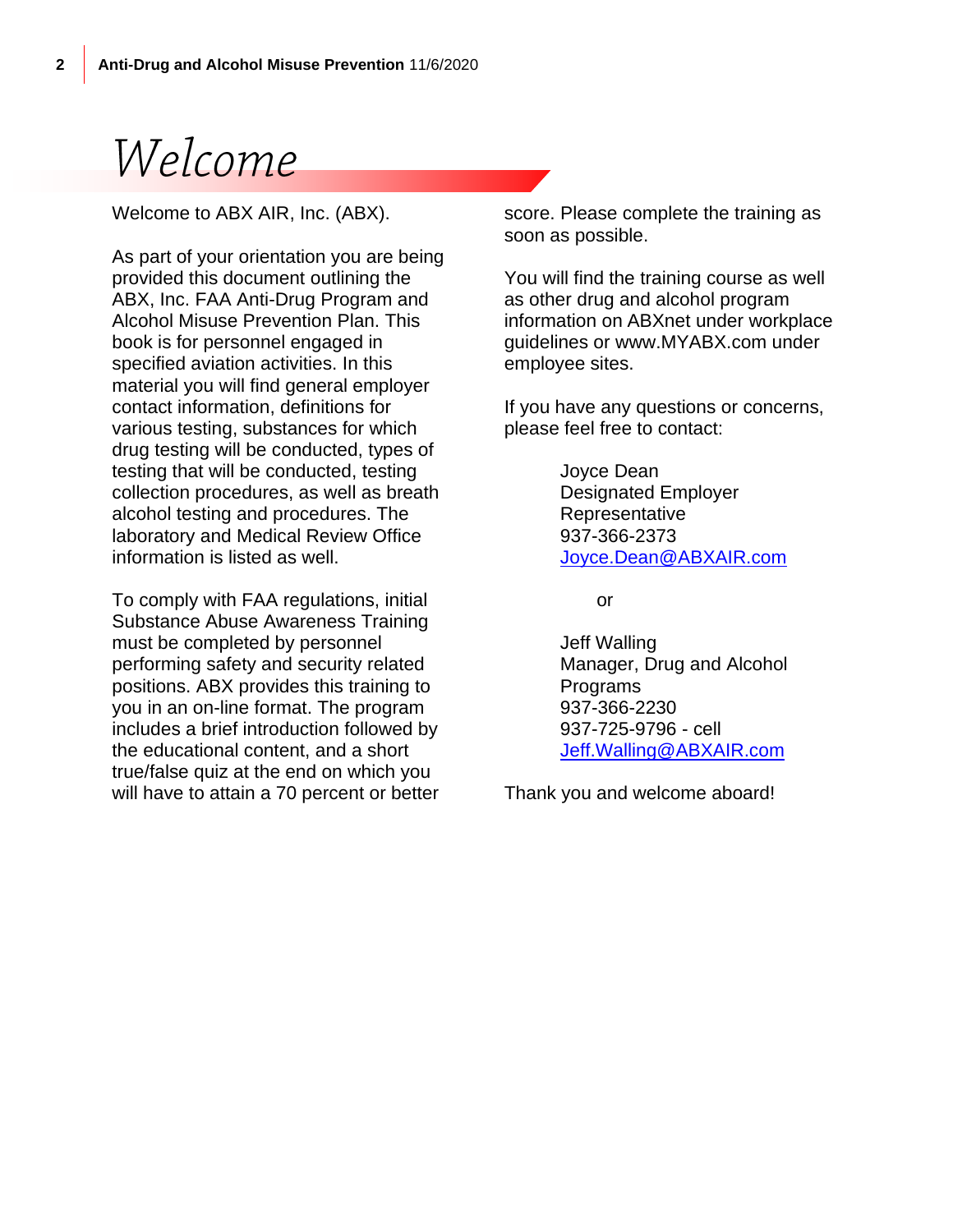# Table of Contents

| FAA Consequences for Violating the Alcohol Misuse Prevention Program Rules 19 |  |
|-------------------------------------------------------------------------------|--|
|                                                                               |  |
|                                                                               |  |
|                                                                               |  |
|                                                                               |  |
|                                                                               |  |
|                                                                               |  |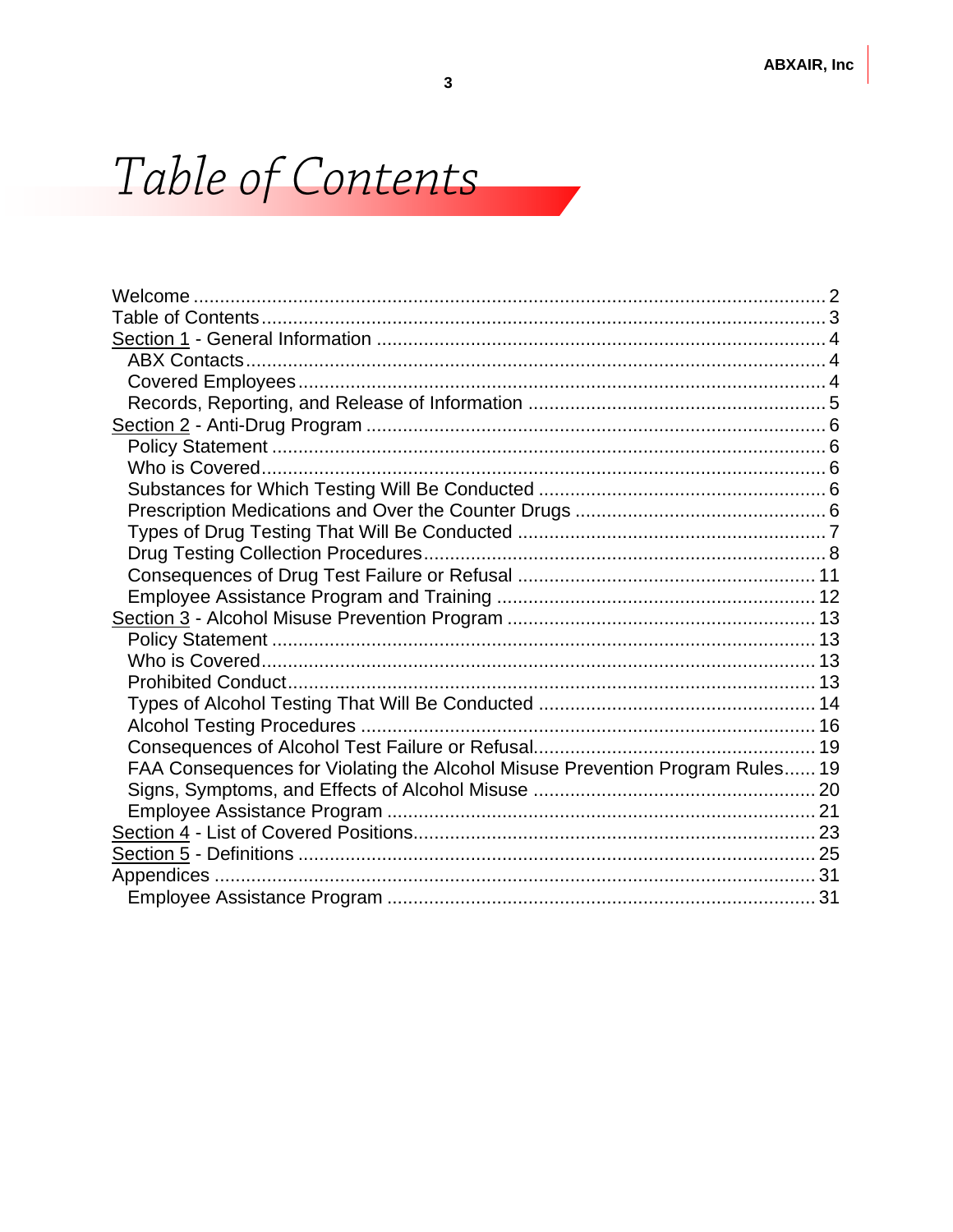General Information - Section 1

ABX AIR Inc. (ABX) is a Part 121 Supplemental Air Carrier under authority of certificate number ABXA001A, issued November 28, 1979 and reissued February 2, 1989.

For further guidance on definitions of terminology contained in this manual, please refer to Section 5.

### **ABX Contacts**

- ▶ Jeff Walling
- **Director, Human Resources**
- ▶ 937-366-2230
- **Joyce Dean**
- ▶ Human Resources Coordinator, DER
- $\blacktriangleright$  937-366-2373

### **Anti-Drug and Alcohol Misuse Prevention Policy Statement**

*The following policy is in accordance with the requirements of the Federal Aviation Administration (FAA) and the Department of Transportation (DOT).*

ABX is committed to a drug and alcoholfree working environment consistent with its duty to implement policies and procedures designed to achieve the highest possible degree of safety in the public interest. Accordingly, we have a paramount interest in assuring that our personnel performing safety and security related activities perform their

duties free of prohibited drugs and alcohol. (See ABX Air Policies and Workplace Guidelines on www.MYABX.com for full policy)

ABX believes the benefits to be derived from our compliance with the FAA's Anti-Drug and Alcohol Misuse Prevention Programs will more than make up for any inconvenience involved. We ask for each employee's full cooperation and understanding in implementing this policy as well as educating other employees and the general public as to the risks resultant from prohibited drug use and alcohol misuse.

### **Covered Employees**

The term "covered employee" includes all employees who perform FAA designated safety sensitive or security related functions. An employee is considered to be performing safety sensitive functions during any period in which he/she is actually performing, ready to perform, or immediately available to perform such functions. All supervisory or managerial employees who may be called upon to perform an FAA designated safety sensitive or security related function shall also be subject to the requirements of ABX Anti-Drug and Alcohol Misuse Prevention Programs.

Each employee who performs a function listed in this section will be tested in accordance with ABX's Anti-Drug and Alcohol Misuse Prevention Programs: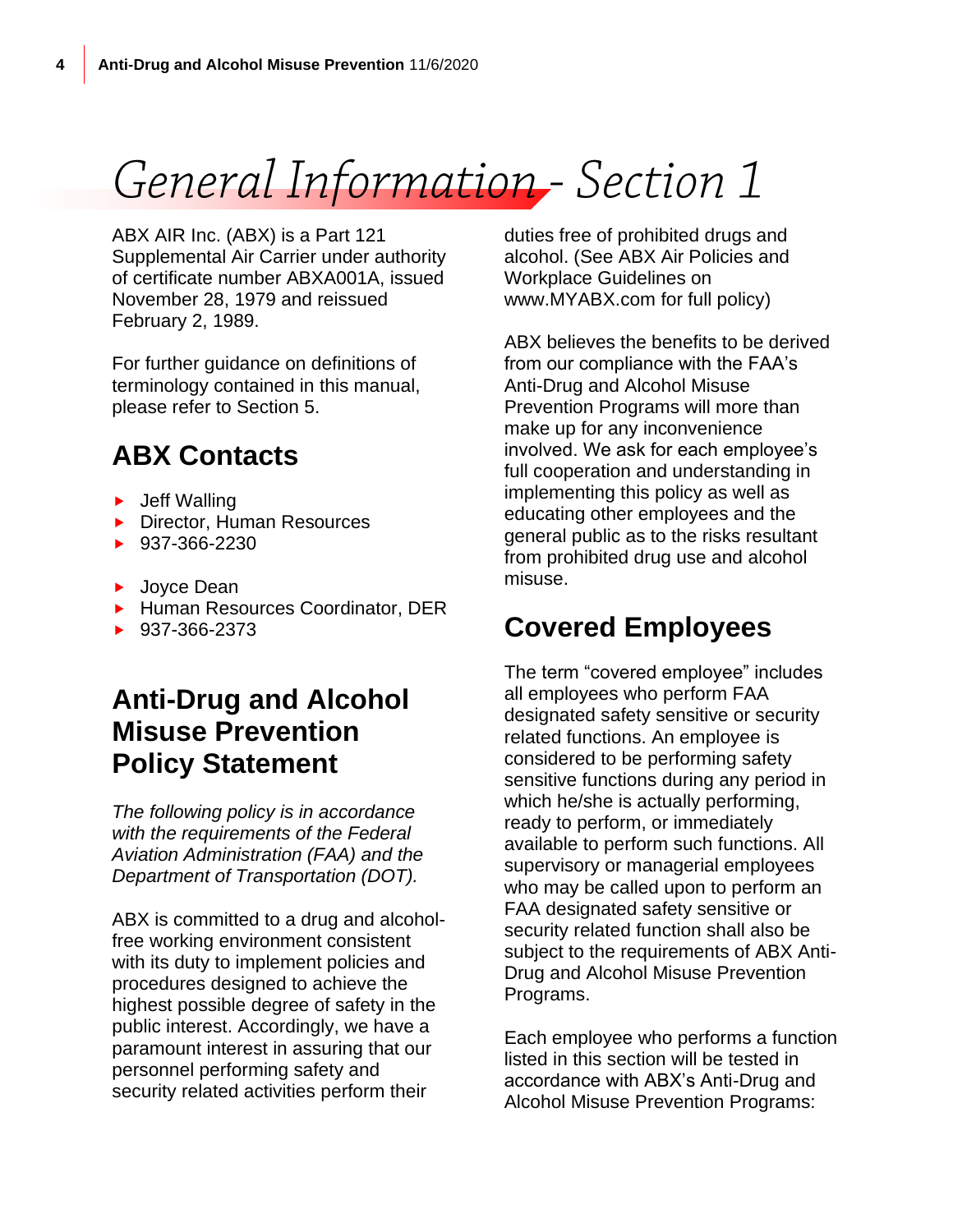| $\Box$ Aircraft Maintenance or<br>Preventive Maintenance duties |
|-----------------------------------------------------------------|
|                                                                 |

 $\Box$  Flight Crew Member

- $\Box$  Flight Instruction
- $\Box$  Dispatcher
- $\Box$  Ground Security Coordinator

Section 4 contains a current list of specific job titles of employees who will be subject to testing under these programs.

### **Records, Reporting, and Release of Information**

ABX will maintain records of all negative tests in its Anti-Drug and Alcohol Misuse Prevention Programs in a secure location with controlled access for a period of two years. ABX will maintain records of all positive tests, documentation or refusals, SAP reports and all follow-up tests in a secure location with controlled access for a minimum period of five (5) years.

ABX will complete an annual report to the FAA summarizing the results of its drug and alcohol programs.

ABX will release information regarding an employee's drug and alcohol testing results to a third party only with the specific, written consent of the employee authorizing release of the information to an identified person. Information regarding an employee's drug or alcohol testing results will be released to the National Transportation Safety Board as part of an accident investigation, to the FAA whenever a violation or refusal to submit occurs, and to the Federal Air Surgeon as required, or as otherwise required by law. ABX may disclose information regarding an employee's drug or alcohol testing results to the decision maker in a lawsuit, formal dispute, or other proceeding initiated by or on behalf of the employee and arising from the results of the drug or alcohol test, or from ABX's determination that the employee engaged in prohibited conduct.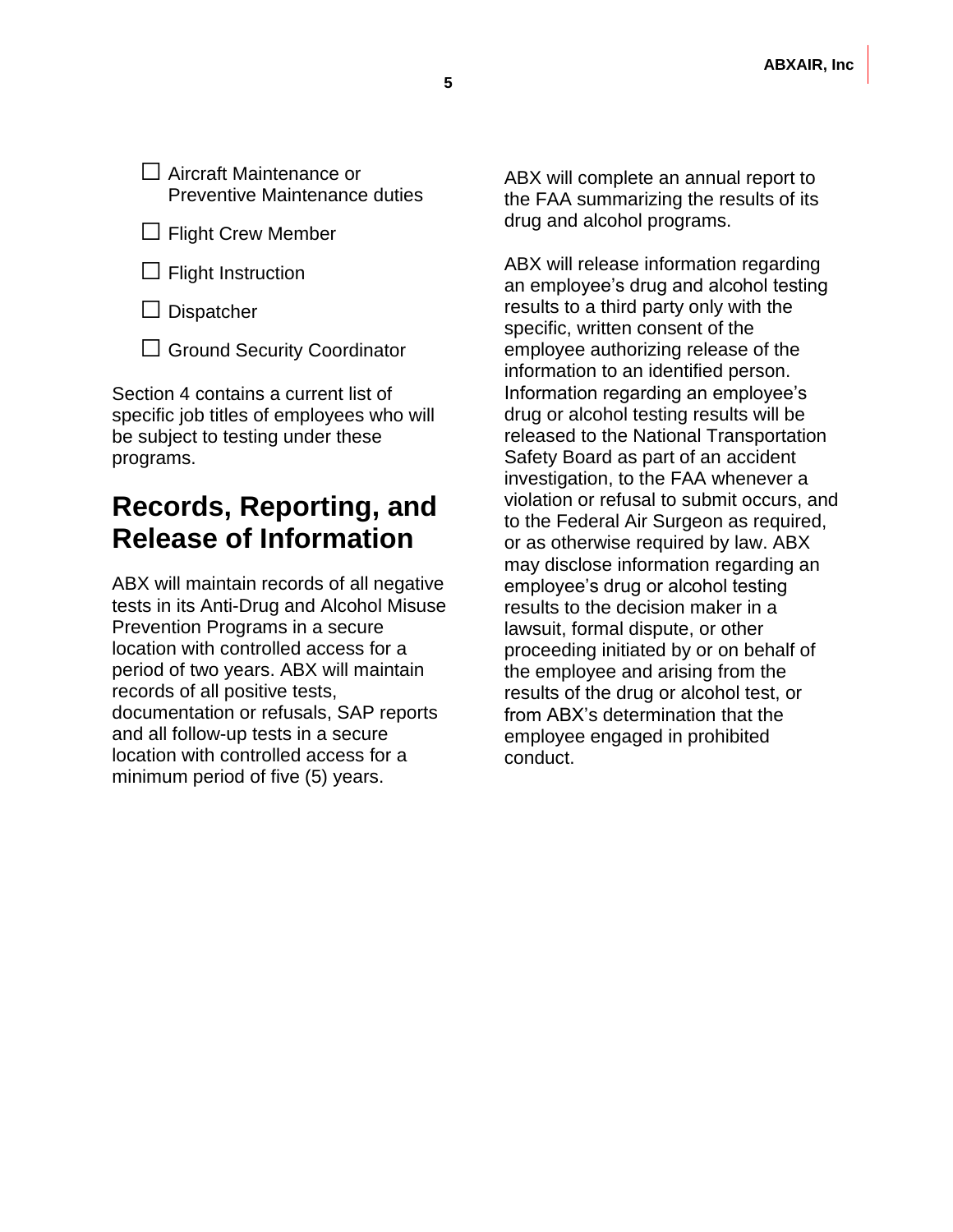

### **Policy Statement**

ABX is committed to a drug-free working environment consistent with its duty to implement policies and procedures designed to achieve the highest possible degree of safety in the public interest. Accordingly, we have a paramount interest in assuring that our personnel performing safety and security related activities perform their duties free of prohibited drugs. (See ABX AIR Policies and Workplace Guidelines on www.MYABX.com for full policy)

### **Who is Covered?**

Each employee who performs a FAA safety sensitive or security related function listed in this section will be tested in accordance with ABX's Anti-Drug Program:

- a. Flight Crew member duties
- b. Aircraft Maintenance or Preventive Maintenance duties,
- c. Flight Instruction
- d. Dispatch
- e. Ground Security Coordinator

Section 4 contains a list of specific job titles of employees who will be subject to testing under this program at ABX.

### **Substances for Which Testing Will Be Conducted**

ABX will test each employee who performs a FAA covered function listed above for evidence of the following prohibited substances:

- a. Marijuana
- b. Cocaine
- c. Opioids
- d. Phencyclidine (PCP)
- e. Amphetamines

In addition, all specimens provided in connection with these drugs shall be subject to validity testing to ensure a specimen has not been adulterated, substituted, or diluted.

### **Prescription Medications and Over the Counter Drugs**

Prescription medicine and OTC drugs may be allowed. However, the medicine if a prescription drug, must be prescribed for you by a licensed physician. Medicine should only be taken as prescribed and at a dosage level that is consistent with the safe performance of your duties. Taking prescribed medicine and performing safety-sensitive functions is not prohibited by drug and alcohol regulations, however other regulations may have prohibitive provisions, such as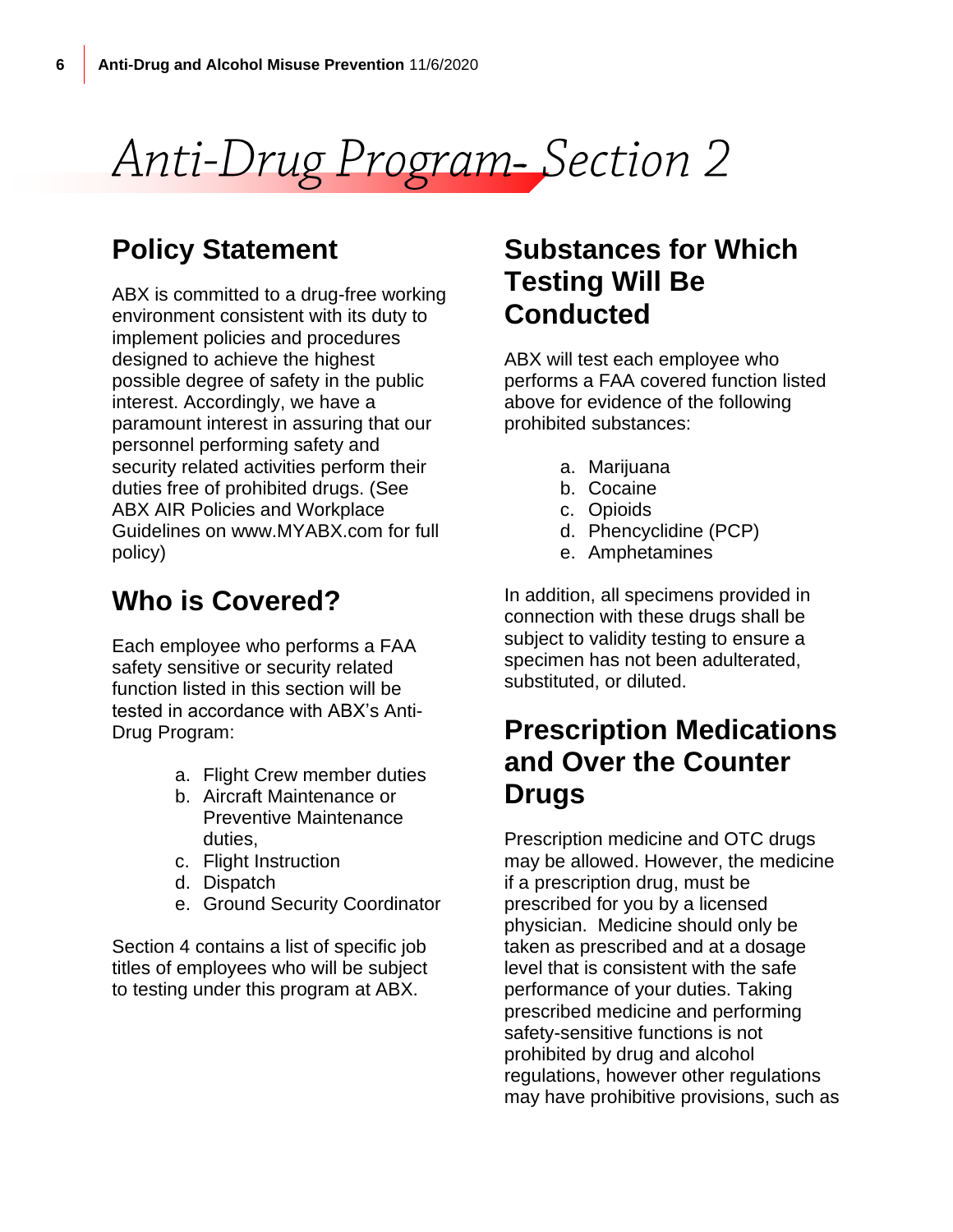medical certifications. Therefore, if you are using a prescription or over-thecounter medication, consult your physician and your industry-specific regulations before deciding to perform safety-sensitive tasks.

### **Types of Drug Testing That Will Be Conducted**

ABX will conduct the following tests under the provisions of its Anti-Drug Program:

#### **PRE-EMPLOYMENT TESTING**

Any applicant selected for a position listed in Section 4 will be tested in accordance with the ABX Anti-Drug Program and must pass the required drug test prior to being hired into a safety sensitive function. Current employees in non-covered positions/functions also must pass a pre-employment drug test prior to being transferred to a covered position/function. At the time of application, all applicants for such positions will be advised both verbally and in writing that pre-employment testing will be conducted to determine the presence of a prohibited substance or metabolite of a prohibited substance in the applicant's system.

#### **RANDOM TESTING**

All covered employees performing safety or security sensitive functions listed in Section 4 will be subject to unannounced drug testing on a random basis for the presence of prohibited substances, or a metabolite of prohibited substances in the employee's system. Employees are entered into a random pool and are equally eligible to

be selected for testing each time a random selection is drawn. ABX uses a computer based random number generator utilizing the employee social security numbers of all covered employees. Random selection for testing will be conducted no less than four times a year. It is the responsibility of the Director of Human Resources, or designee, to obtain the randomly selected list of covered employees to be tested. Employees will not be given advance notice of their random selection for testing. Employees will be notified via a written notification form and sent immediately to the testing site. ABX will achieve at minimum, random testing at the rate annually determined by the FAA.

#### **POST-ACCIDENT TESTING**

Refer to the definition of "accident" in section 5 before determining if a postaccident DOT test should be required. A non-DOT test may be required if the definition of accident per the DOT regulations is not met. ABX employees who perform covered functions identified in Section 4, whose performance either contributed to an accident or cannot be completely discounted as a contributing factor to an accident shall be tested for the presence of a prohibited substance or a metabolite of a prohibited substance in the employee's system. The employee shall be tested as soon as possible, but not later than 32 hours after the accident. An employee who is subject to post-accident testing should remain readily available for such testing or will be deemed to have refused to submit to testing, unless the employee requires necessary medical attention or needs to leave the scene of the accident to obtain assistance in responding to the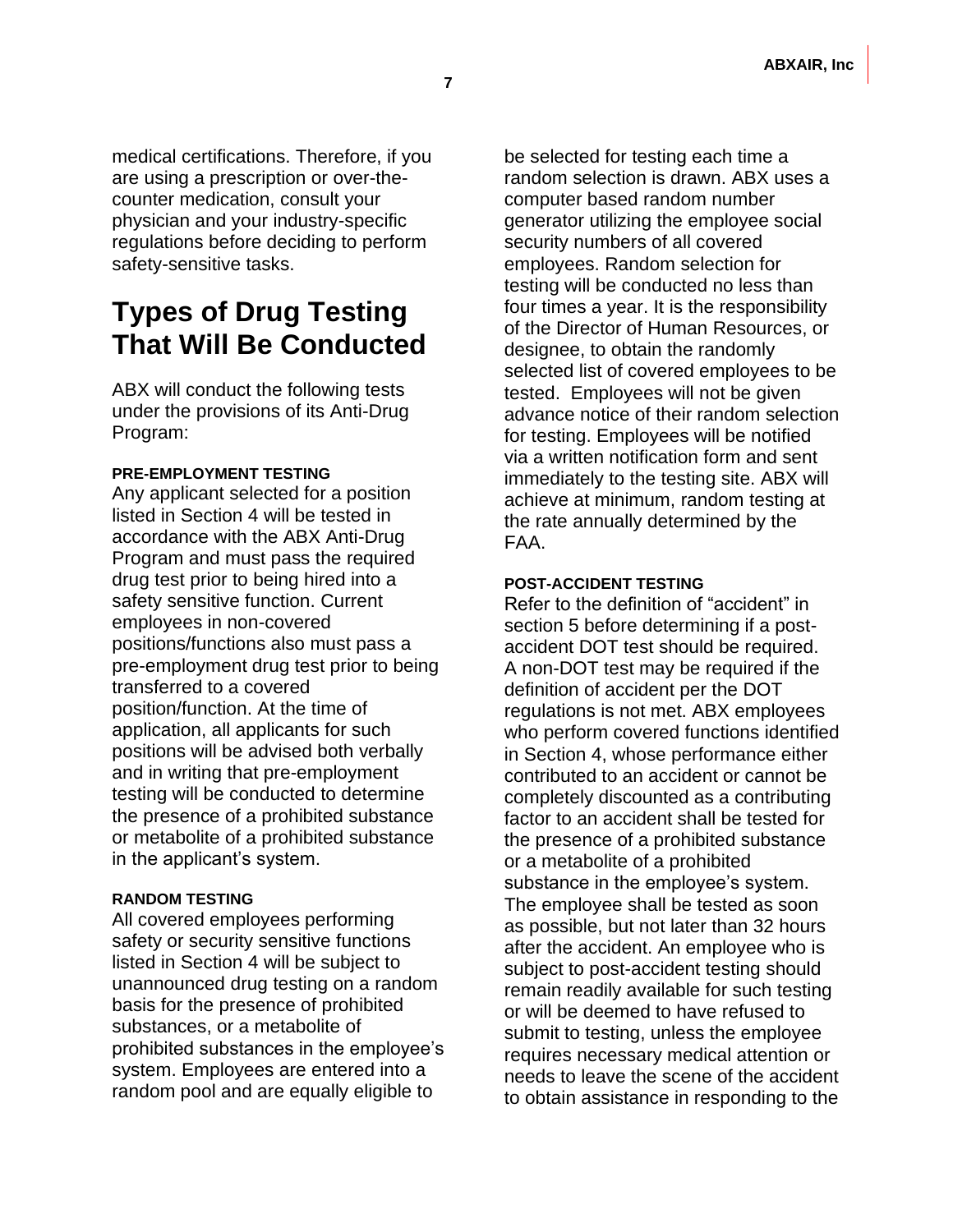accident. A decision not to administer a test under this section of the Anti-Drug Program must be based on a determination by the ABX Drug Program Manager or its Designated Employer Representative (DER) and the appropriate operations management using the best information available at the time of the accident, that the employee's performance could not have contributed to the accident.

#### **REASONABLE CAUSE TESTING**

ABX will test each employee who performs a function listed in Section 4 and who is reasonably suspected of using a prohibited substance, for the presence of such a prohibited substance or a metabolite of prohibited substance. ABX' decision to test an employee under this section shall be based on a reasonable and articulative belief that the employee is using a prohibited drug on the basis of specific, contemporaneous physical, behavioral or performance indicators of probable drug use. This determination shall be

made by at least two members of management (supervisors or above) one of whom shall have received training in the detection of possible symptoms of drug use.

#### **RETURN TO DUTY TESTING**

If you have violated the prohibited drug rules, you are required to take a drug test before returning to safety-sensitive functions for any DOT regulated employer. You are subject to unannounced follow-up testing at least 6 times in the first 12 months following your return to active safety-sensitive service.

#### **FOLLOW-UP TESTING**

The amount of follow-up testing you receive is determined by a Substance Abuse Professional (SAP) and may continue for up to 5 years. This means the SAP will determine how many times you will be tested (at least 6 times in the first year), for how long, and for what substance (i.e. drugs, alcohol, or both). Follow-up testing is in addition to all other DOT required testing.

### **Drug Testing Collection Procedures**

The drug testing process always consists of three components, the collection, testing at an approved laboratory, and review by a Medical Review Officer (MRO).

#### **COLLECTION**

During the collection process, a urine specimen collector will:

- 1. Verify your identity using a current valid photo ID, such as a driver's license, passport, or employer issued picture ID, etc.
- 2. Restrict access to the testing site to only those being tested.
- 3. Secure all water sources and place blue dye in any standing water, remove or secure all cleaning products/fluids at the collection site.
- 4. Afford you privacy when providing the urine specimen (exceptions to this rule generally surround issues of attempted adulteration or substitution of a specimen, or any situation where general questions of validity arise, like an unusual temperature).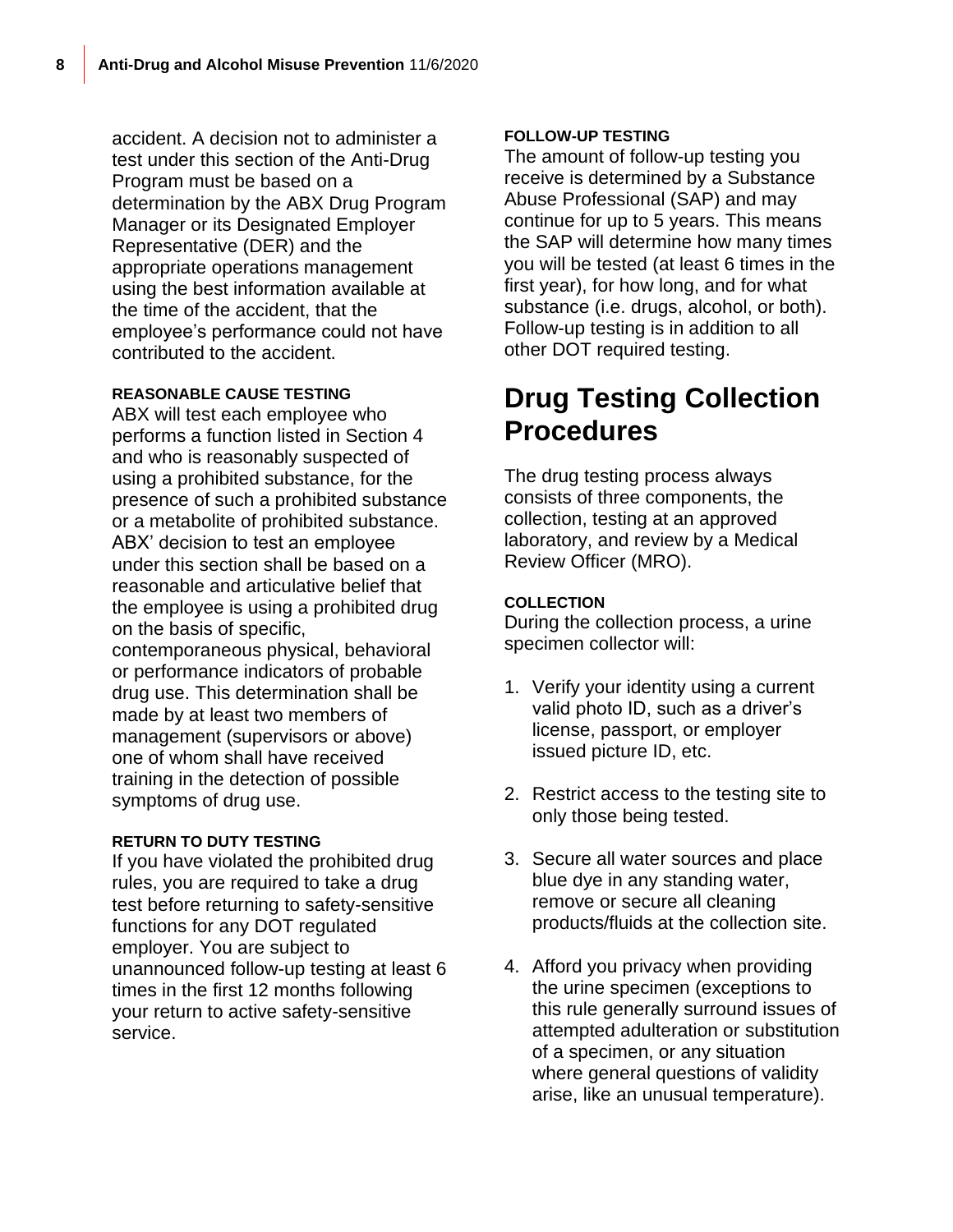- 5. Ask you to remove any unnecessary garments and empty your pockets.
- 6. Instruct you to wash and dry your hands.
- 7. Select or have you select a sealed collection kit and open it in your presence.
- 8. Request you to provide a specimen of your urine into a collection container (a minimum of 45 ml).
- 9. Check the temperature and color of the urine.
- 10.In your presence, pour the urine into two separate bottles, seal them with tamper-evident tape, and then ask you to sign the seals after they have been placed on the bottles. (Neither you nor the collector should let the specimen out of your sight until it has been poured into two separate bottles and sealed).
- 11.Ask you to provide your name, date of birth, and daytime and evening phone numbers on the MRO Copy of the Federal Drug Testing Custody and Control Form (CCF). This is so the MRO can contact you directly if there are any questions about your test.
- 12.Complete necessary documentation on the Laboratory Copy of the CCF to demonstrate the chain of custody of the specimen.
- 13.Give you the Employee Copy of the CCF and may suggest you list any prescription and over-the-counter

medications you may be taking on the back of your copy of the CCF, to serve as a reminder for you in the event the MRO calls you to discuss your test results.

- 14.If you are unable to provide the 45 ml of urine on the first attempt, the time will be noted and you will be required to remain in the testing area under the supervision of the collection site personnel or a representative from ABX. Leaving the testing area without authorization will be considered a refusal to test. You will be urged to drink up to 40 ounces of fluid, distributed reasonably over a period of up to three hours. You will be asked to provide a new specimen into a new collection container.
- 15.If you do not provide a sufficient specimen within three hours, you must obtain a medical evaluation within five days to determine if there is an acceptable medical reason for not being able to provide a specimen. If it is determined that there is no legitimate physiological or pre-existing psychological reason for not providing a urine specimen, it will be considered a refusal to test.

#### **TESTING AT LABORATORY**

At the laboratory, the staff will determine if flaws exist with the sample, and if there is a flaw, the specimen will be rejected for testing. If there are no flaws determined, the lab will open only bottle A and conduct a screening test. Specimens that screen positive will be analyzed again using a completely different testing methodology. If the specimen tests negative in either of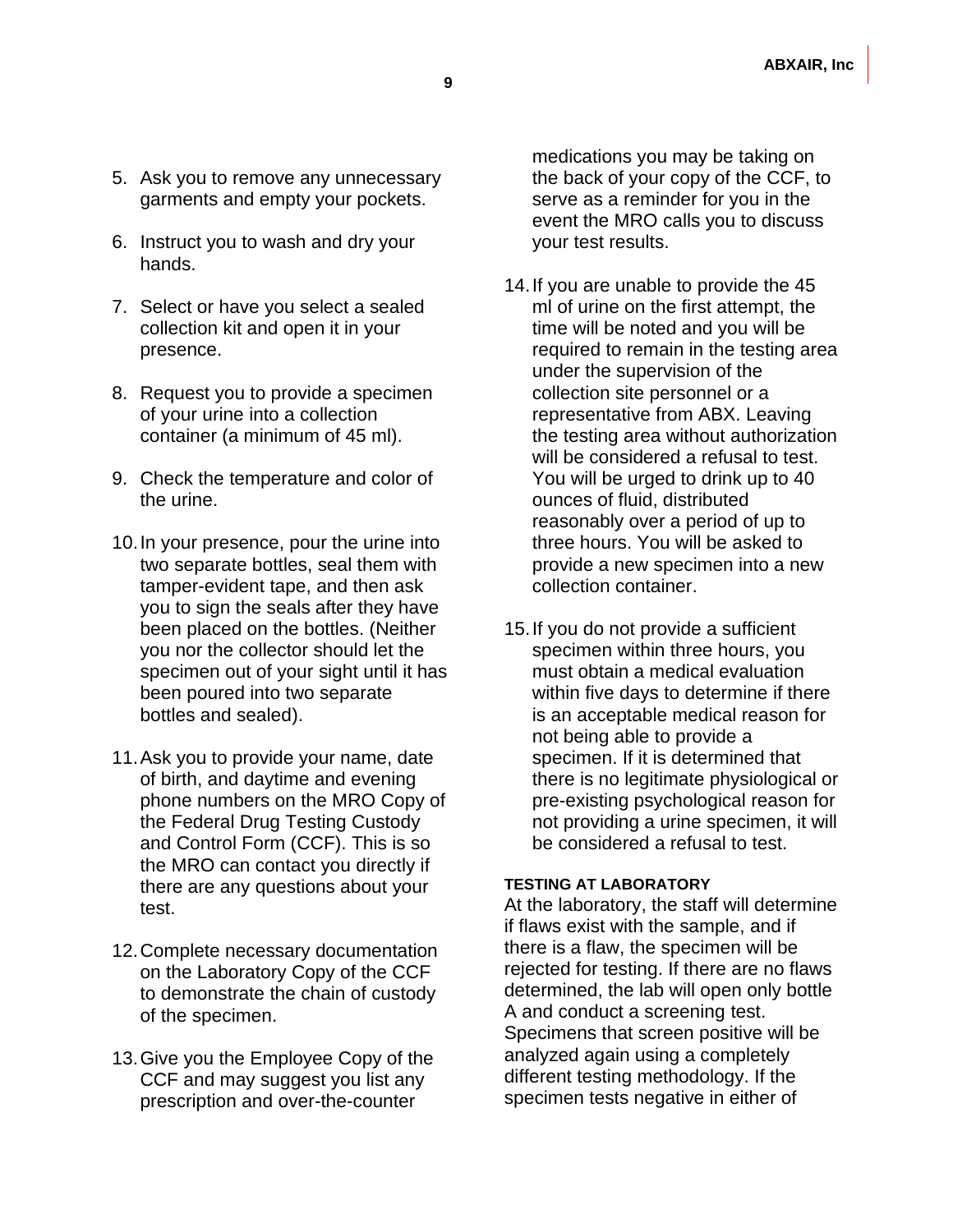these tests, the result will be reported as a negative. Only if the specimen tests positive under both methods will the specimen be reported to the Medical Review Officer (MRO) as a positive test. The lab reports its findings of the analysis of bottle A to the MRO. The lab may also conduct specimen validity tests to determine if the specimen was adulterated or substituted. Tests found to be adulterated or substituted are also reported to the MRO and may be considered a refusal to test. The lab stores both bottle A and bottle B specimens for 12 months when there are any reported positive, adulterated, or substituted results.

#### **REVIEW BY THE MEDICAL REVIEW OFFICER**

Upon receipt of the test result from the laboratory, the MRO will review the paperwork for accuracy. Negative tests will be reported to the Designated Employer Representative (DER). However, if the test result is positive, the MRO will contact you to determine if there is a legitimate medical reason for the result. If a legitimate medical reason is established, the MRO will report the result to the DER as negative. If there is no legitimate medical reason, the MRO will report the result to the DER as positive. Also, if the result is an adulterated or substituted test, the MRO will contact you to determine if there is a legitimate medical reason for the result. If a legitimate medical reason is established, the MRO will report the result to the DER as cancelled. If the result is cancelled due to an invalid result, ABX will conduct a second collection under direct observation. If there is not a legitimate medical reason, the MRO will report the result to the DER as a refusal. The MRO will report a

positive test result to the DER if you refuse to discuss the results with the MRO or if you do not provide the MRO with acceptable medical documentation to explain the test result.

The MRO will advise that you have 72 hours from the time of the verified result to request to have your specimen bottle B (split sample) sent to another certified lab for analysis for the same substance or condition that was found in the A "primary" bottle. The laboratories will follow chain of custody procedures. If the split specimen reconfirms a positive, the final result will be reported as a positive. If the split specimen reconfirms an adulterated or substituted result, the final result will be reported as a refusal to test.

ABX will seek reimbursement from the employee for the cost of the additional test and all handling and shipping costs associated with the transfer of the specimen to the laboratory.

Furthermore, the MRO will make the following determinations in the case of an employee who holds, or is required to hold, a medical certificate pursuant to Part 67 of the Federal Aviation Regulations. First, the MRO will determine if there is probable drug dependence or non-dependence. The MRO will forward the name of the individual and the determination and any supporting documentation for such determination, along with any return-toduty decisions to the Federal Air Surgeon for review. The Federal Air Surgeon will determine if the individual may retain or may be issued a medical certificate consistent with the requirements of Part 67 of the Federal Aviation Regulations. The MRO will also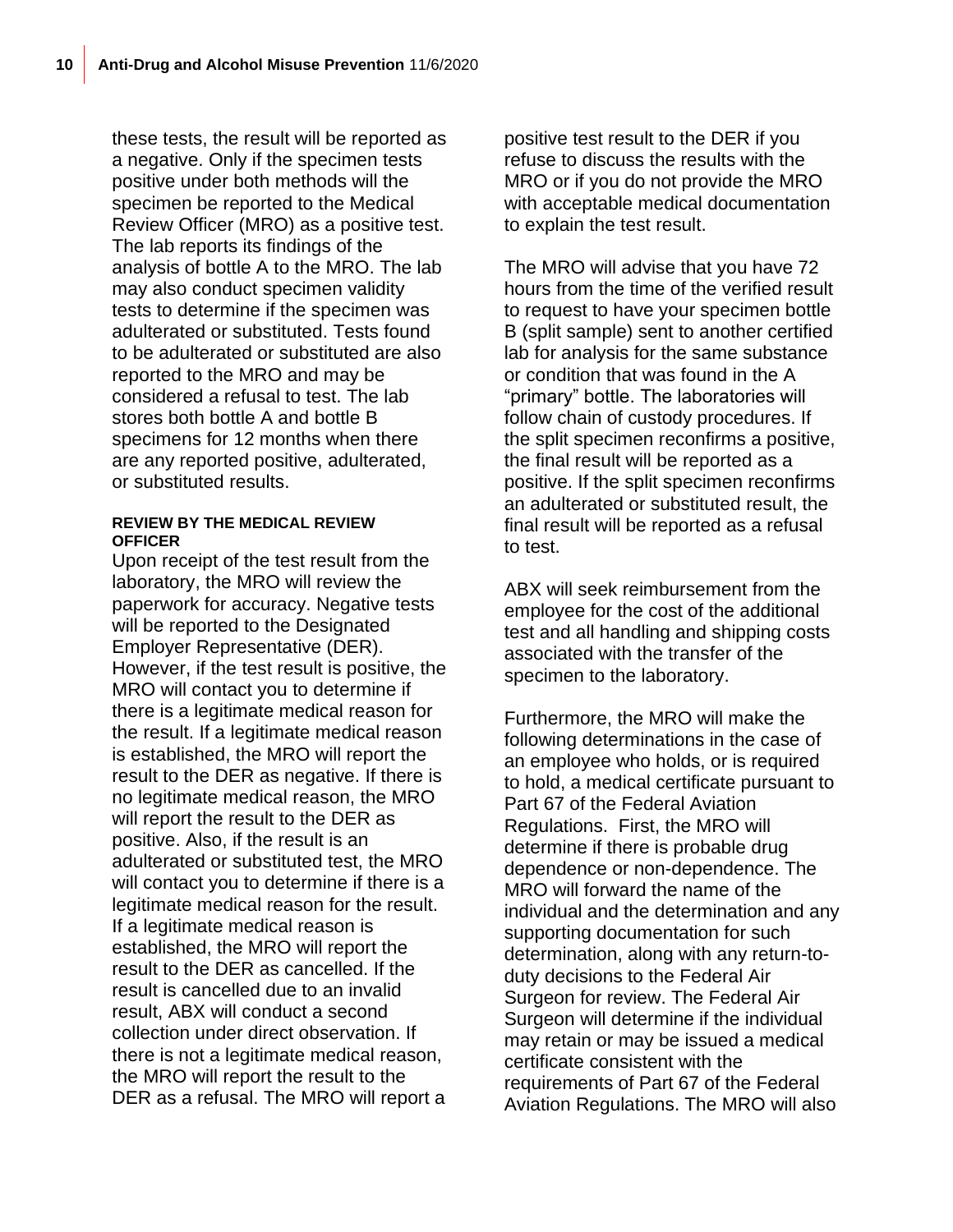report to the Federal Air surgeon the name of any person who applies for a position that requires the person to hold a medical certificate issued pursuant to Part 67 of the Federal Aviation Regulations and who fails a preemployment drug test.

ABX AIR Inc. uses LabCorp for testing and First Advantage provides our medical review services. Dr. Stuart Hoffman is the MRO. The donor contact number for First Advantage is 800-809- 1012.

### **Consequences of Drug Test Failure or Refusal**

#### **APPLICANTS**

Any ABX applicant, including a current employee, for a "covered position" listed on Section 4, who has a verified positive drug test or refuses to submit to a drug test will not be considered further for employment.

#### **EMPLOYEES**

Any ABX employee who performs in or applies for a "covered position" listed on Section 4 and has a verified positive drug test, or who has a verified adulterated or substituted test or has otherwise refused to submit to a required test, will be terminated from employment.

#### **EMPLOYERS**

Employers are required to notify the Federal Aviation Administration within 5 working days of any instance in which a 14 CFR part 61, part 63, or part 65 airman certificate holder refused to submit to a required drug test (generally this applies to individuals who perform flight crewmember, flight instruction,

aircraft dispatcher, aircraft maintenance, or air traffic control duties). Employers are not required to notify the FAA of refusals to submit to pre-employment or return-to-duty tests.

#### **FAA PERMANENT DISQUALIFICATION FROM SERVICE**

There are two circumstances under which employees who engage in prohibited use of drugs are absolutely barred by the Federal Aviation Administration from performance of the same duties performed before the determination of such prohibited use.

1. Two (2) Verified Positive Drug Tests – If an employee is determined to have two verified positive drug tests after September 19, 1994, then he/she is permanently precluded from performing the safety-sensitive function he/she performed before the second drug test. The bar on two-time violators applies to both persons who have gone through rehabilitation and to those who, after evaluation, were determined not to need treatment.

2. On Duty Use of a Prohibited Drug – If an employee is determined to have used a drug while performing a safetysensitive function after September 19, 1994 then he/she is permanently precluded from performing that safetysensitive function.

Note: ABX employees determined to have one verified positive drug test result will be immediately removed from performing the safety-sensitive function and termination of employment will occur.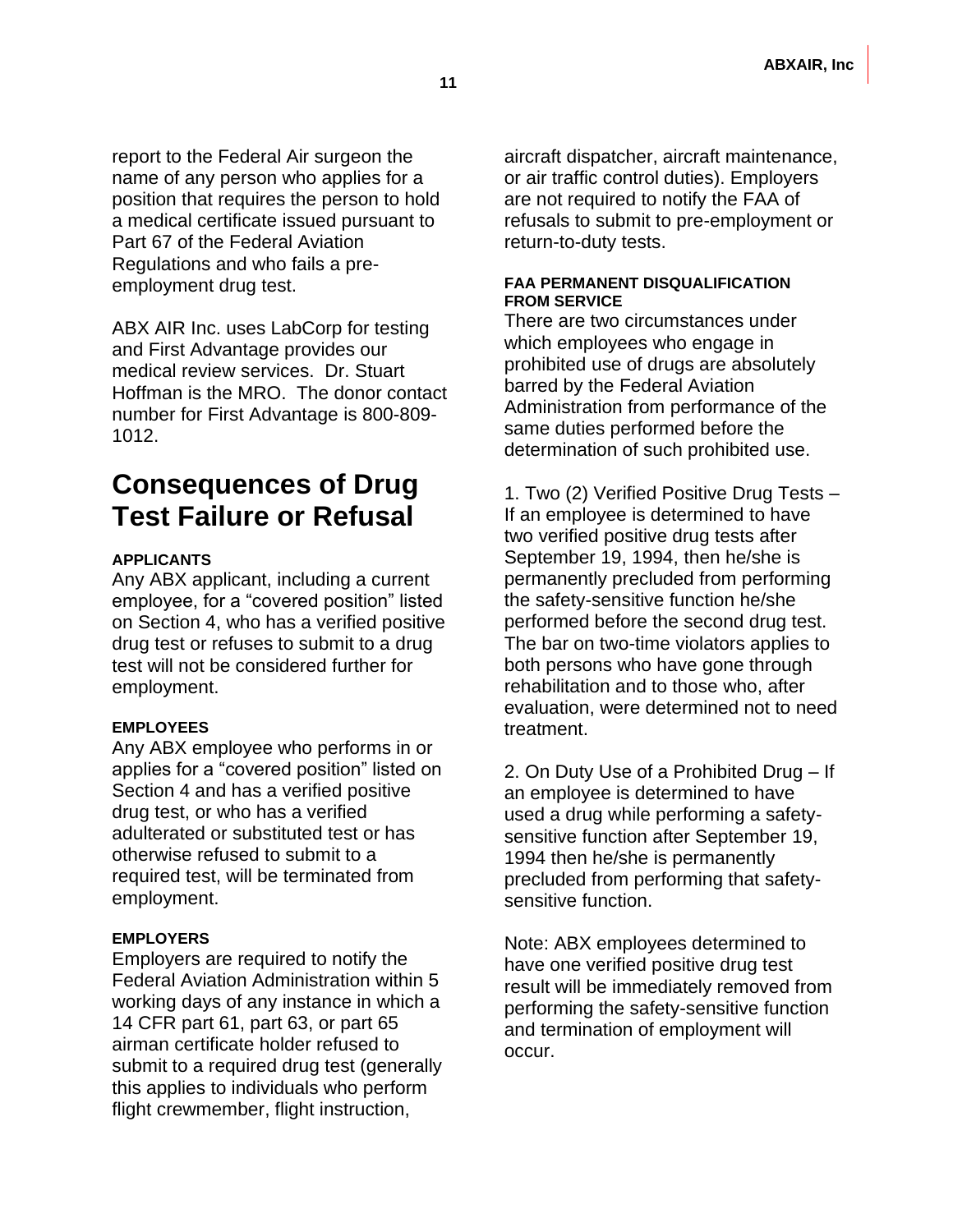### **Employee Assistance Program and Training**

ABX has an Employee Assistance Program available for employees to confidentially receive information regarding benefits and rehabilitation programs regarding treatment for drug or alcohol use. ABX encourages employees who believe they have an alcohol or drug problem to seek help. The medical insurance program provides for payment of certain expenses related to treatment for alcoholism and drug addiction. Information concerning the insurance program may be obtained from Human Resources. ABX Employee Assistance Program will provide confidential assessment with referral to appropriate treatment services. Regardless of any treatment, however, employees who

violate company policy will be subject to discipline.

Furthermore, all employees performing in a "covered position" will be provided training and materials regarding substance abuse, which will cover the effects and consequences of drug use on personal health, safety, and the work environment, as well as the manifestations and behavioral causes that may indicate drug use and abuse. Supervisory/Management personnel who will determine when an employee is subject to testing based on reasonable cause will also receive training on the specific, contemporaneous physical, behavioral and performance indicators of probable drug use in addition to the training specified above. Supervisory/management training will also be conducted recurrently.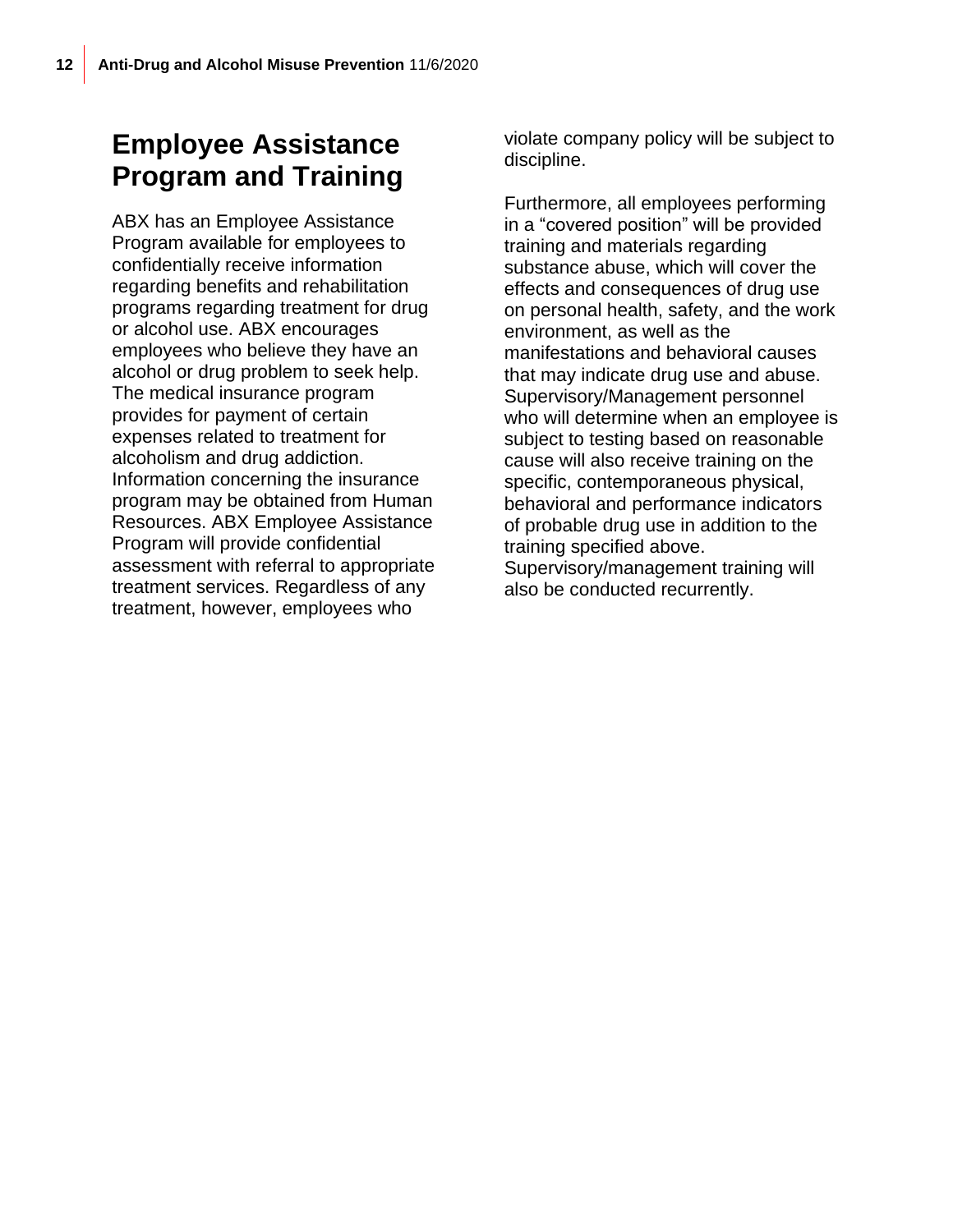## **Alcohol Misuse Prevention Program- Section 3**

### **Policy Statement**

ABX is committed to an alcohol-free working environment consistent with its duty to implement policies and procedures designed to achieve the highest possible degree of safety in the public interest. Accordingly, we have a paramount interest in assuring that our personnel performing safety and security related activities perform their duties free of alcohol. (See ABX AIR Policies and Workplace Guidelines on www.MYABX.com for full policy)

### **Who is Covered?**

Each employee who performs a FAA safety sensitive or security related function listed in this section will be tested in accordance with ABX's Alcohol Misuse Prevention Program:

- a. Flight Crew member duties
- b. Aircraft Dispatcher duties
- c. Aircraft Maintenance or Preventive Maintenance duties,
- d. Ground Security Coordinator duties and,
- e. Aviation Screening duties

Section 4 contains a current list of specific job titles of employees who will be subject to testing under this program at ABX.

### **Prohibited Conduct**

#### **PRE-DUTY USE OF ALCOHOL**

Employees in "covered positions" per Section 4 are not to consume alcohol within 4 or 8 hours (depending on your classification\*) of reporting to work. Employees who are on call or on reserve for a "covered position" must decline a call if they have violated the 4 or 8-hour standard. Such employees will be considered in violation of the rule. Employees in a "covered position" who are not on call or reserve but are called in to report and have consumed alcohol within the 4 or 8 hour timeframe, must also decline the duty, but such situations will not be considered a violation of the rule.

\*8 Hours Pre-Duty – Employees may not perform Flight Crew member duties within 8 hours after using alcohol.

\*4 Hours Pre-Duty – Employees may not perform *Aircraft Maintenance, Ground Security Coordinator, or Aviation Screening* duties within 4 hours after using alcohol.

If a covered employee is determined to have violated the pre-duty prohibited conduct provisions, he/she will be referred to available resources for evaluating and resolving problems associated with the misuse of alcohol. The employee will be evaluated by a substance abuse professional who must determine what assistance, if any, the employee needs in resolving problems associated with alcohol misuse. Before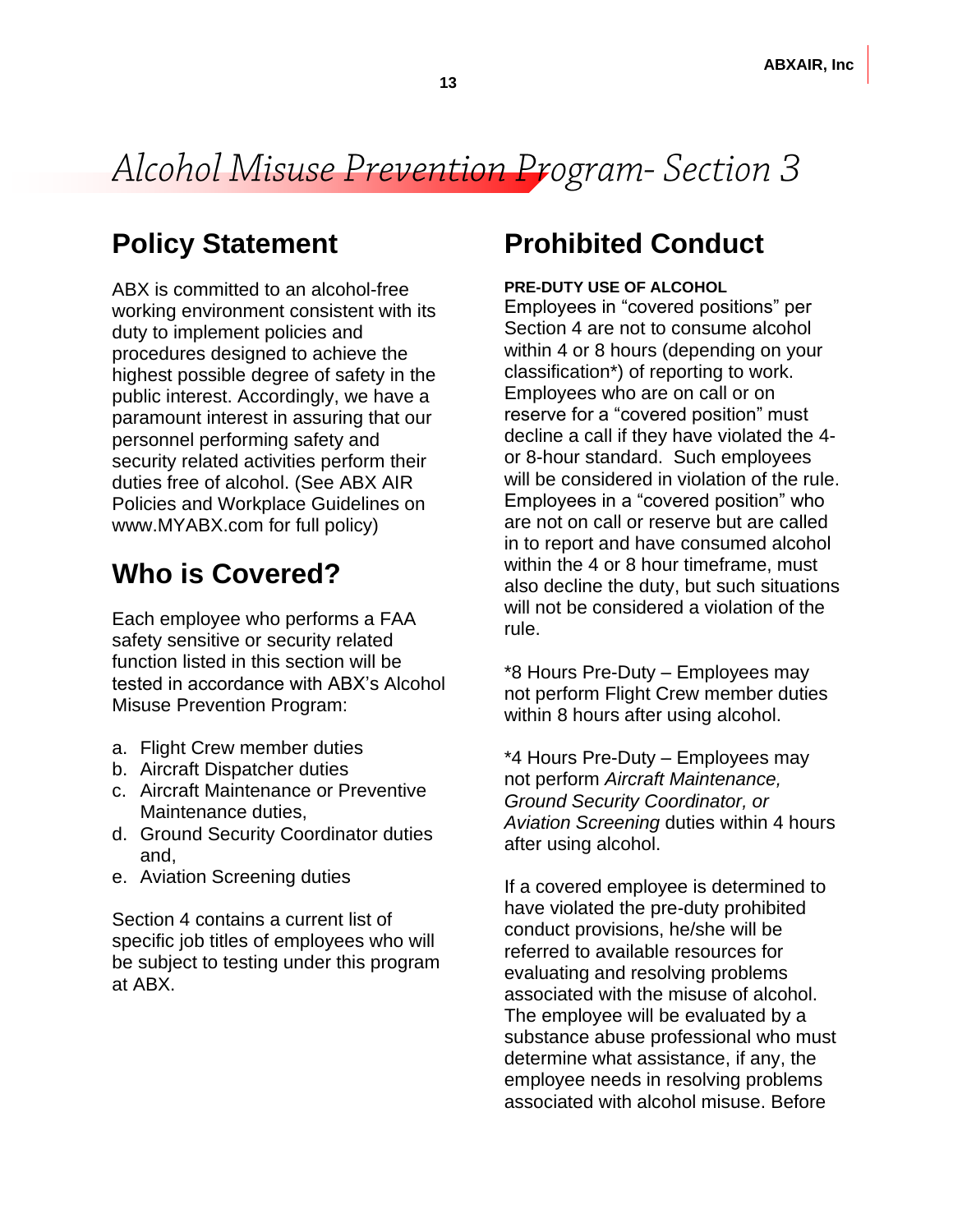a covered employee can return to duty in the performance of a safety-sensitive function after a pre-duty violation, the employee must undergo a return-to-duty alcohol test with a result indicating an alcohol concentration of less than 0.02.

In addition, any employee in a covered position and who identified by a substance abuse professional (SAP) as needing assistance, will be further evaluated by the SAP to determine if he/she has properly followed the rehabilitation program prescribed. He/she will also be subject to unannounced follow-up alcohol tests administered by the employer following the employee's return-to-duty. The number and frequency of such testing shall be determined by the SAP but shall consist of at least six alcohol tests in the first 12 months following the employee's return-to-duty. Follow-up testing will not exceed 60 months from the date of the employee's return-toduty. The SAP may choose to terminate the follow-up testing requirement at any time after the first six tests have been administered if the SAP determines that such testing is no longer necessary.

Costs of the evaluation and treatment are the responsibility of the employee and may be coordinated with the employee's medical insurance plans. Income replacement for time off necessary for evaluation and treatment will be handled under the Leave of Absence Policy.

Employees determined to have violated the pre-duty prohibited alcohol related conduct provisions 2 times will be permanently precluded from performing that safety sensitive function and his/her employment with ABX will be terminated.

#### **ON DUTY USE OF ALCOHOL**

No covered employee shall use any alcohol while performing safety sensitive functions. Use of medication containing alcohol *will* violate this rule. Employees determined to have violated this rule will be permanently precluded from performing that safety sensitive function and employment will be terminated by ABX.

#### **USE OF ALCOHOL FOLLOWING AN ACCIDENT**

A covered employee may not use any alcohol for eight (8) hours following an accident involving an aircraft for which he/she performed a safety sensitive function, until such time either an alcohol test has either been completed or an official determination by the Drug Program Manager has been made that an alcohol test will not be conducted. Failure to comply with this eight-hour rule may result in termination.

### **Types of Alcohol Testing That Will Be Conducted**

#### **RANDOM TESTING**

All covered employees performing safety or security sensitive functions listed in Section 4 will be subject to unannounced alcohol testing on a random basis for the presence of alcohol in the employee's system. In selecting the employees subject to such testing, ABX will use a computer based random number generator utilizing the employee social security numbers of all covered employees. Random selection for testing will be conducted a minimum of four times a year, generally completing one random testing draw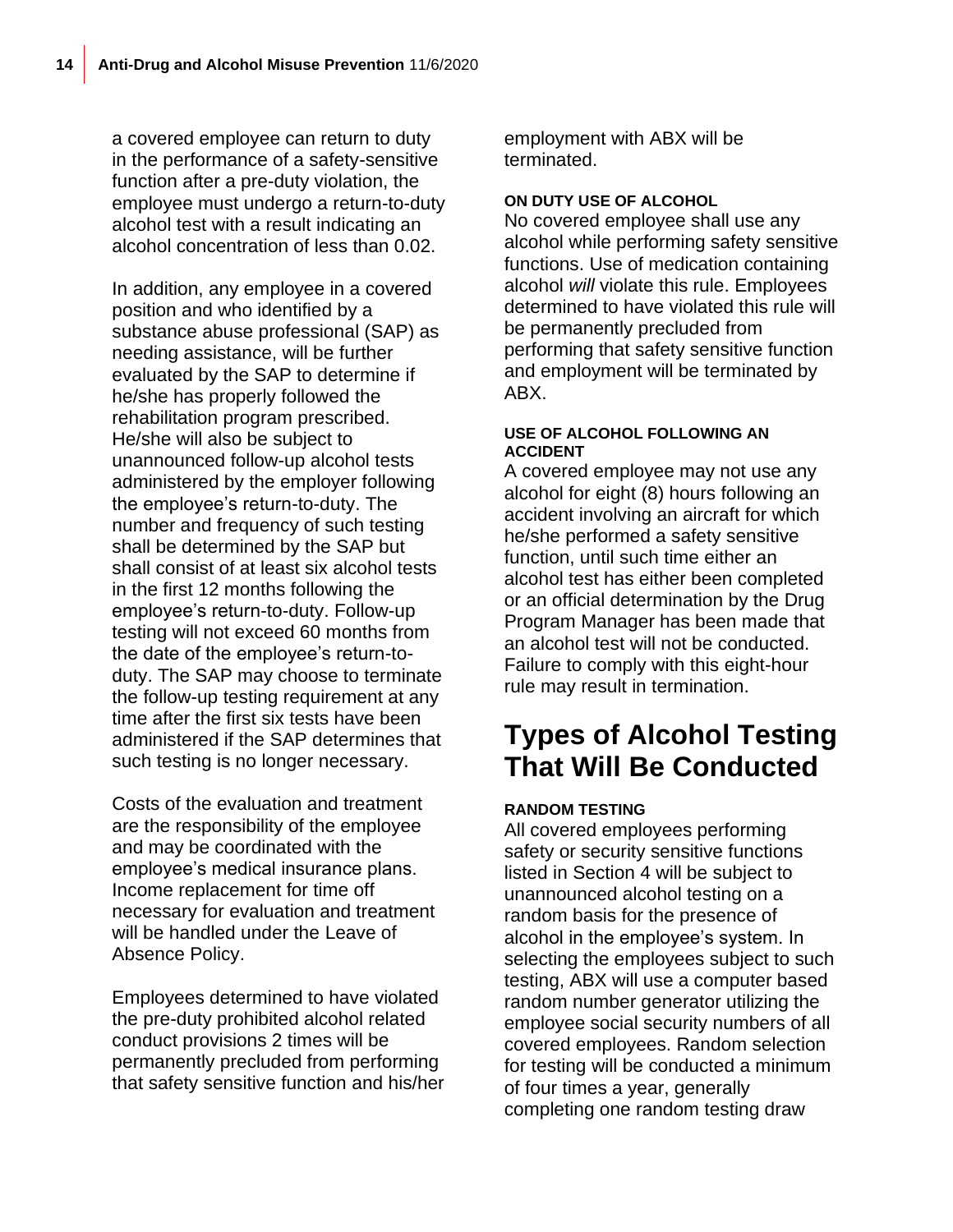before the next. It will be the responsibility of the Drug Program Manager, or designee, to obtain the randomly selected list of covered employees to be tested. Testing will be conducted so that employees are tested while performing safety sensitive functions, just before performing safety sensitive functions or just after performing safety sensitive functions. Employees will not be given advance notice of their random selection for testing. Employees will be notified via a written notification form and sent immediately to the testing site. ABX will achieve and maintain an annualized rate of random testing equal to, and not less than, 10% of the employees actually performing a covered function at the beginning of the calendar year.

#### **POST-ACCIDENT TESTING**

ABX employees who perform covered functions identified in Section 4, whose performance either contributed to an accident or cannot be completely discounted as a contributing factor to an accident shall be tested for alcohol in the employee's system. The employee shall be tested as soon as possible, but not later than 8 hours after the accident. An employee who is subject to postaccident testing should remain readily available for such testing or will be deemed to have refused to submit to testing, unless the employee requires necessary medical attention or needs to leave the scene of the accident to obtain assistance in responding to the accident. A decision not to administer a test under this section of the Alcohol Misuse Prevention Program must be based on a determination by the Drug Program Manager using the best information available at the time of the

accident, that the employee's performance could not have contributed to the accident.

#### **REASONABLE CAUSE TESTING**

ABX will test each employee who performs a function listed in Section 4 and who is reasonably suspected of violating the alcohol misuse provisions of such policy. ABX's decision to test an employee under this section shall be based on specific, contemporaneous, articulable observations about the appearance, behavior, speech, or body odor of the employee. This determination shall be made by at least one supervisor/manager who is trained in the detection of possible symptoms of alcohol misuse. An employee may be required to submit to reasonable suspicion testing for alcohol while performing safety-sensitive functions, just before performing safety-sensitive functions, or just after performing safetysensitive functions.

#### **RETURN TO DUTY TESTING**

If you have violated the alcohol misuse rules, but are not subject to termination, you are required to undergo evaluation by a Substance Abuse Professional (SAP), and treatment if necessary, as well as pass an alcohol test with an alcohol concentration of less than 0.02 before returning to safety-sensitive functions. Failure to complete these requirements will result in termination.

#### **FOLLOW-UP TESTING**

Covered employees who have been identified by a Substance Abuse Professional (SAP) as needing assistance in resolving problems with alcohol misuse and who have returned to duty involving the performance of a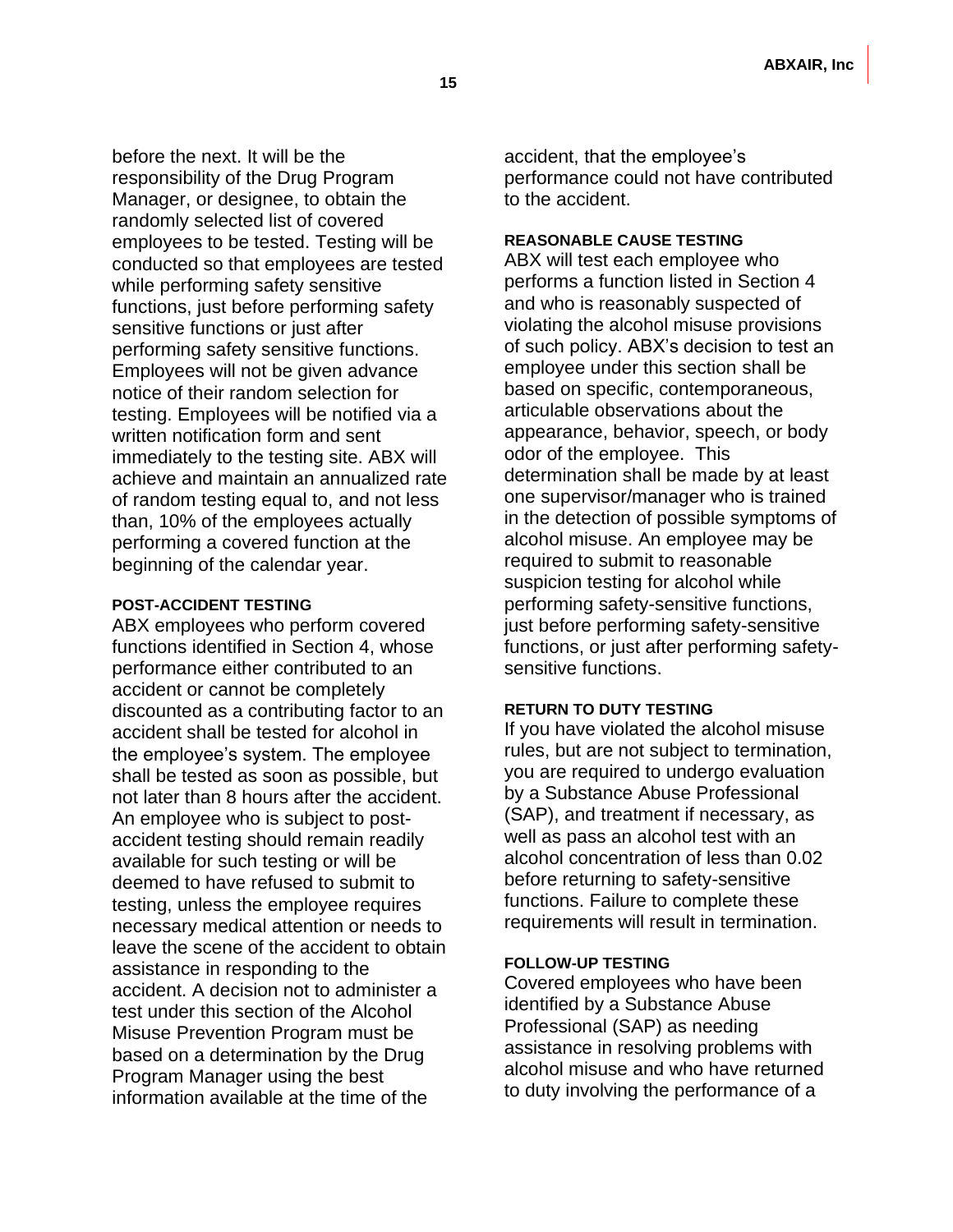safety-sensitive function shall be subject to a minimum of six (6) unannounced, follow-up alcohol tests administered by ABX over the following 12 months.

### **Alcohol Testing Procedures**

This section will cover the procedures that will be used to test for the presence of alcohol, protect the employee and the integrity of the breath testing process, safeguard the validity of the test results, and ensure that those results are attributed to the correct employee.

#### **PREPARATION FOR BREATH ALCOHOL TESTING**

The Breath Alcohol Technician (BAT) will require an employee to provide positive identification (driver's license, passport, employer identification) upon entering the alcohol testing location. If requested, the BAT should also provide positive identification to the employee. The BAT should also explain the testing procedure to the employee.

#### **SCREENING TESTS**

The Breath Alcohol Technician will complete Step 1 on the breath alcohol testing form and the employee will then complete Step 2 on the form, signing the certification. Refusal by the employee to sign the certification will be regarded as a refusal to take the test.

An individually sealed mouthpiece will be opened in view of the employee and BAT and then will be attached to the evidential breath testing device (EBT) in accordance with the manufacturer's instructions. The BAT will instruct the employee to blow forcefully into the mouthpiece for at least 6 seconds or

until the EBT indicates that an adequate amount of breath has been obtained. The BAT will show the employee the result displayed on the EBT.

If the EBT prints the test results onto the form, the BAT will check to ensure the information has been printed correctly onto the alcohol testing form. If the EBT provides a printed result, but does not print the results directly onto the form, the BAT will then affix the test result printout to the alcohol testing form with tamper-evident tape or using a selfadhesive label that is tamper evident. If the EBT does not have a printer capable of generating a printed result, or the BAT does not print the test number, name of the testing device, serial number of the testing device, date, time, and quantified result, the BAT will record this information in Step 3 of the alcohol testing form. The BAT will also record the test number, date of the test, name of the BAT, location and quantified test result in a log book. The employee will initial the logbook entry.

In any case in which the result of the screening test is a breath alcohol concentration of less than 0.02, the employee will have a negative test result. The BAT will sign and date Step 3 of the alcohol testing form. The employee will not be required to complete Step 4 of the alcohol testing form. If an employee has a negative test result, no further testing is authorized. The BAT will transmit the result of less than 0.02 to the Designated Employer Representative (DER) in a confidential manner and the DER will receive and store the information so as to ensure that confidentiality is maintained as required.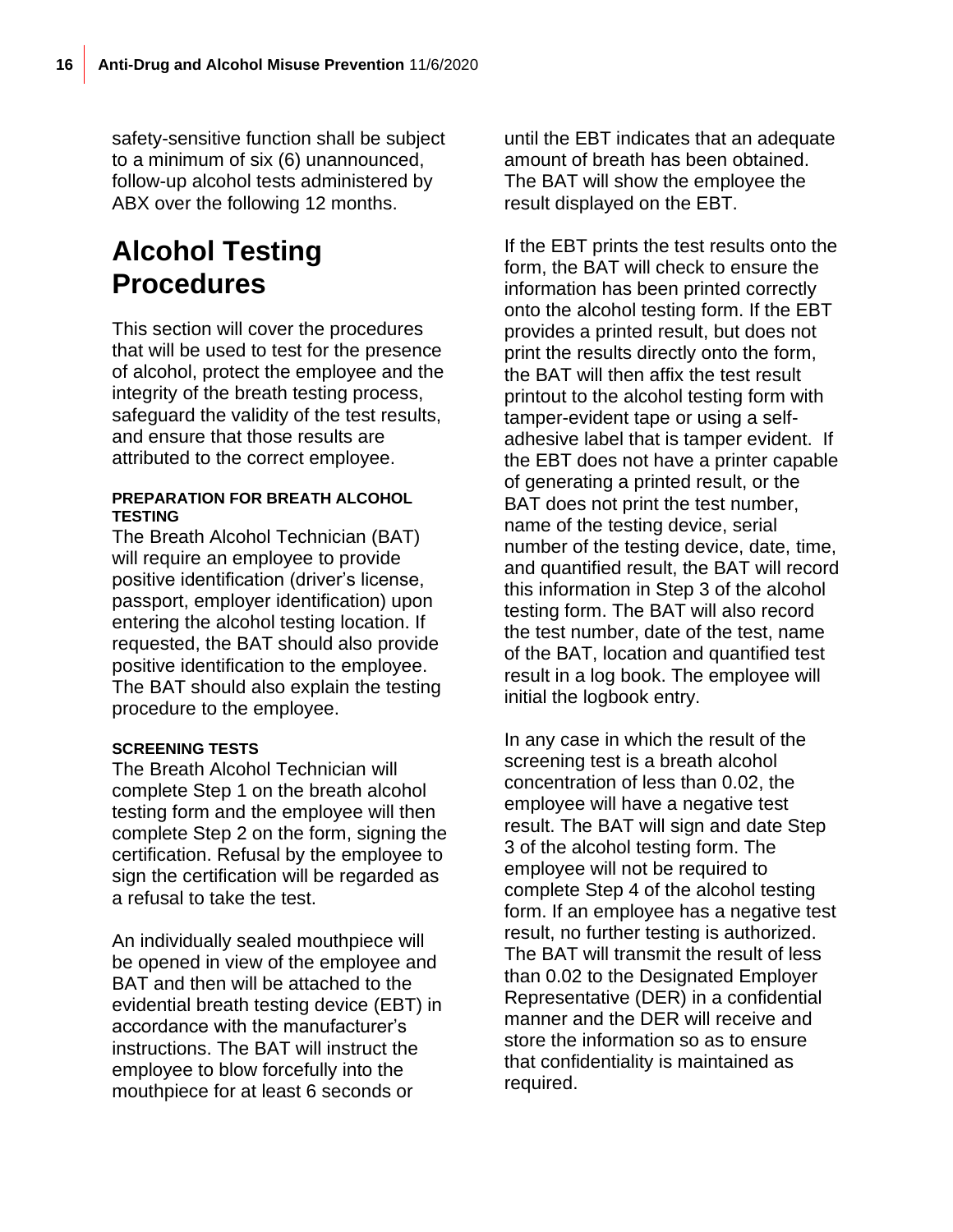If a test result printed by the EBT does not match the displayed result, the BAT will note the disparity in the remarks section on the form. Both the employee and BAT will initial or sign the notation and the DER will be notified that the test is considered invalid. A cancelled alcohol test is neither positive nor negative.

If the result of the screening test is an alcohol concentration of 0.02 or greater, a confirmation test will be performed. If the confirmation test will be conducted by a different BAT, the BAT who conducted the initial screening test will direct the employee to take the confirmation test, sign and date Step 3 of the alcohol testing form, and sign the log book entry. The BAT will provide the employee with Copy 2 of the form.

#### **CONFIRMATION TESTS**

If the result of the screening test reveals an alcohol concentration of 0.02 or greater, the employee will be required to take an alcohol confirmation test. The BAT will instruct the employee not to eat, drink, put any object or substance in his/her mouth, and to the extent possible, not belch during the waiting period before the confirmation test. The waiting period begins upon the completion of the screening test and will not be less than 15 minutes. The BAT will explain to the employee the reason for this requirement (i.e., to prevent an accumulation of mouth alcohol leading to an artificially high reading) and the fact that it is for the employee's benefit. The BAT will also explain the test will be conducted at the end of the waiting period, even if the employee has disregarded the instructions. If the BAT becomes aware that the employee has

not complied with this instruction, the BAT will note the non-compliance in the remarks section of the alcohol testing form.

If a BAT other than the one who conducted the screening test is conducting the confirmation test, the new BAT will initiate a new alcohol testing form, which will require positive identification of the employee as required for an initial screening test. The BAT will complete Step 1 of the alcohol testing form and will note in the remarks section of the form that a different BAT conducted the screening test. The employee will then complete Step 2 on the form, signing the certification. Refusal by the employee to sign this certification will be regarded as a refusal to test.

The BAT will conduct an "air blank" in the presence of the employee to ensure that the device is working correctly. The air blank must be 0.00 and the result will be shown to the employee. If the reading is greater than 0.00, testing will not proceed using that instrument and the BAT will conduct another air blank on another EBT. Testing may proceed on another instrument.

After the waiting period has expired and the air blank test has been conducted, the BAT will then perform the confirmation test. The confirmation test will be conducted in the same manner as the screening test and the test result will be recorded on the alcohol testing form in the same manner as in the screening test.

If the alcohol confirmation test result is lower than 0.02 the BAT will sign and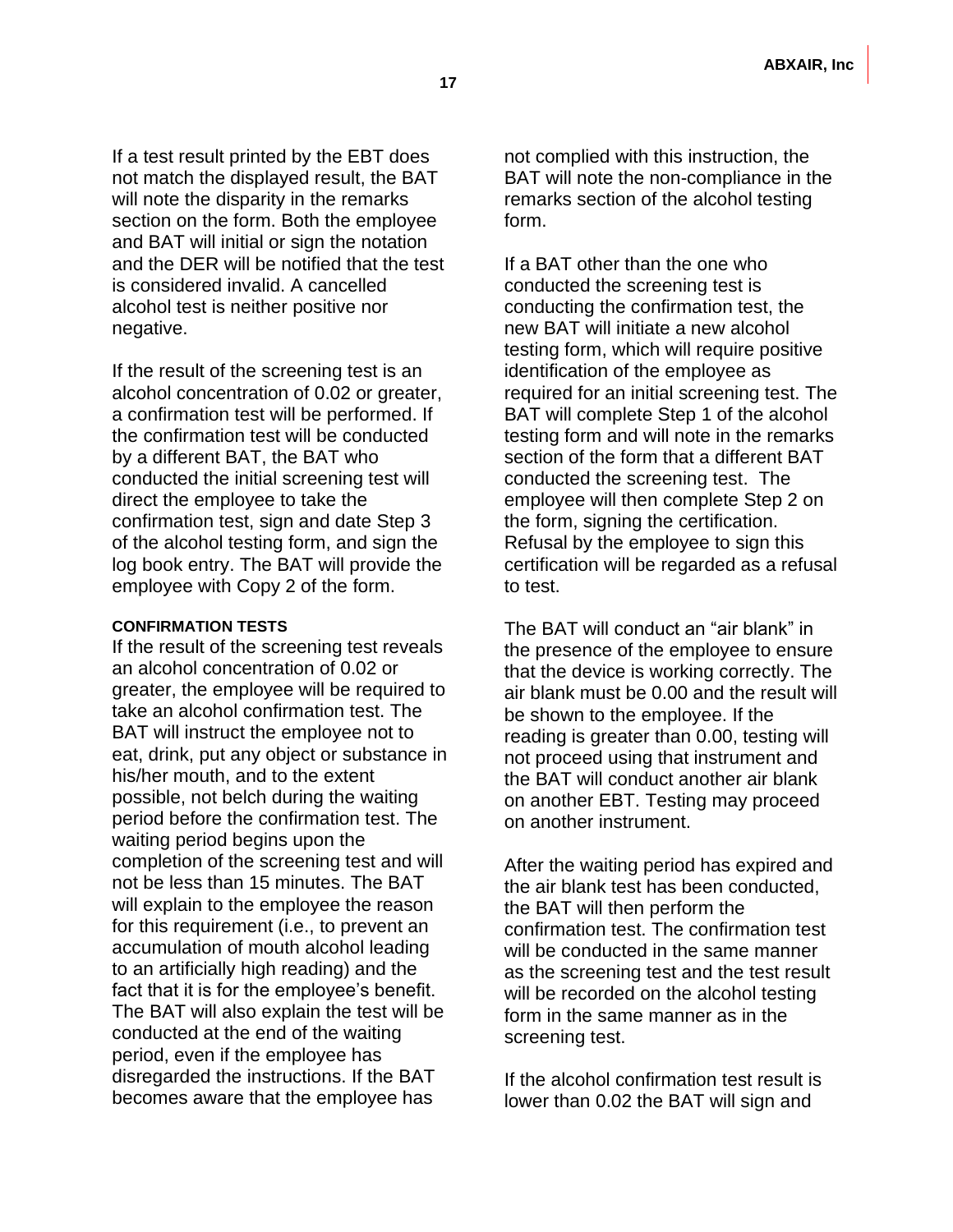date Step 3 of the alcohol testing form and nothing further is required of the employee.

If the alcohol confirmation test result is 0.02 or higher, the BAT will direct the employee to sign and date Step 4 of the alcohol testing form. Refusal to sign Step 4 on the alcohol testing form for a confirmation test will not be considered a refusal to test. The BAT will note that employee refused to sign in the remarks section.

In the case that a confirmation test result is invalid, the BAT will inform the employee that the test result has been cancelled and will note the reason on the remarks line of the alcohol testing form. The BAT will conduct a re-test if practicable.

The BAT will transmit the confirmation test result to the DER in a confidential manner and the DER will receive and store the information so as to ensure that confidentiality is maintained as required.

#### **INVALID TEST**

A breath alcohol test is always invalid under the following circumstances: 1) the sequential test number or alcohol concentration displayed on the EBT is not the same as the sequential test number of alcohol concentration on the printed result; 2) in the case of a confirmation test the BAT does not observe the minimum 15 minute waiting period prior to the confirmation test, the BAT does not perform an air blank of the EBT before a confirmation test, or such an air blank does not result in a reading of 0.00, the BAT fails to print a confirmation test result, the EBT does not pass its next external calibration

check (in this case every result of 0.02 or above since the last valid external calibration test is cancelled, but does not invalidate negative results); 3) a breath alcohol test will be considered cancelled if the BAT does not sign the alcohol testing form or the BAT fails to note in the remarks section of the form that the employee has failed, or refused, to sign the form after the test has been conducted (unless the problems are corrected by an affidavit from the BAT).

#### **REFUSAL TO SUBMIT**

A refusal to submit means a covered employee fails to provide adequate breath for testing without a valid medical explanation or otherwise engages in conduct that clearly obstructs the testing process. A covered employee who refuses to submit to a required postaccident, reasonable suspicion, random or follow-up alcohol test will be terminated. ABX will notify the Federal Aviation Administration of any covered employee who holds a certificate issued under part 61, part 63, or part 65, and has refused to submit to an alcohol test.

In addition, you will be considered to have refused to take an alcohol test if you:

- 1) Fail to appear for any test within a reasonable time as determined by the employer and after being directed to do so by the employer,
- 2) Fail to remain at the testing site until the testing process is complete,
- 3) Fail to attempt to provide a saliva or breath specimen, as applicable, for any test required by this part of DOT agency regulations,
- 4) Fail to provide a sufficient breath specimen, and the physician has determined through a required medical evaluation that there was no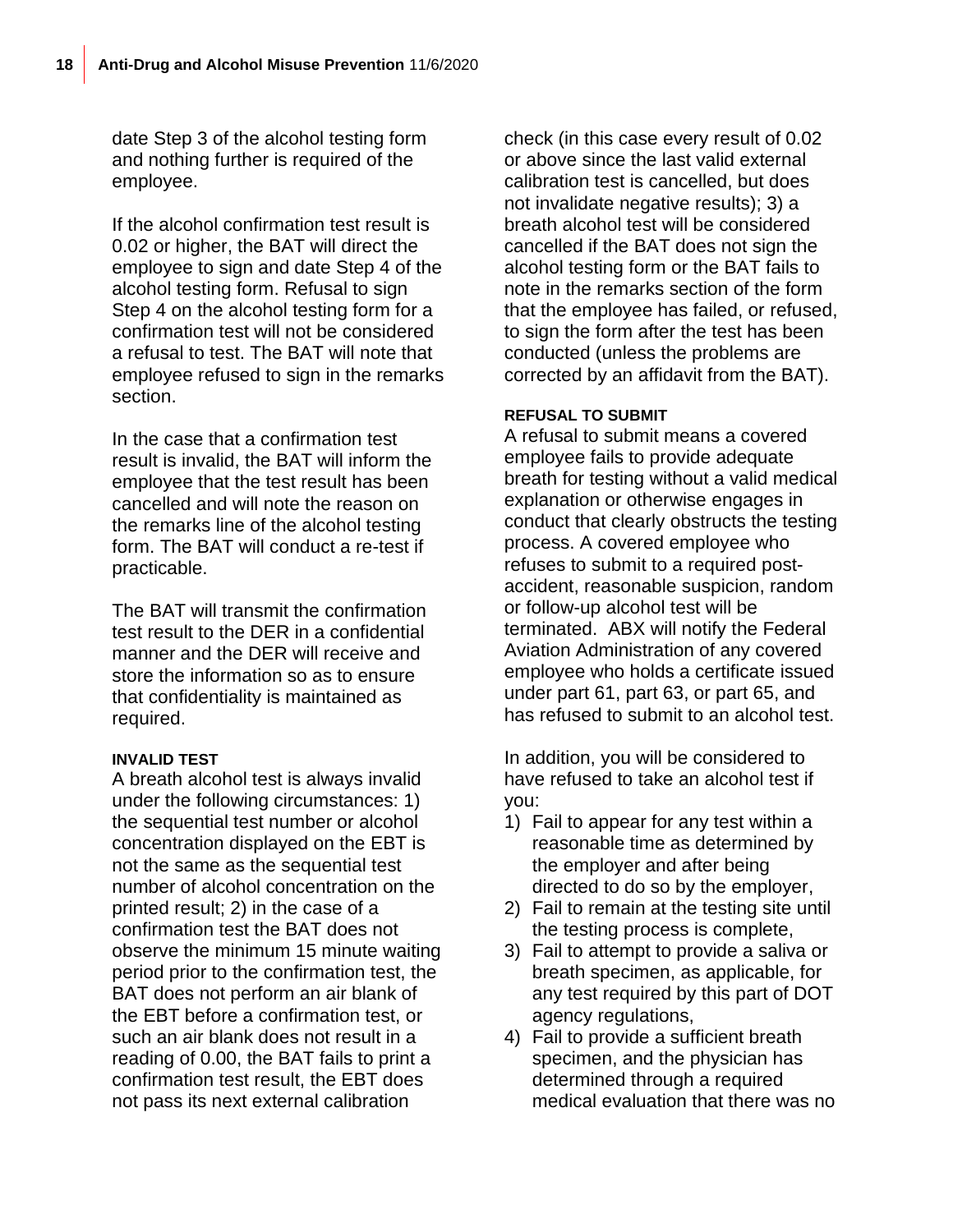adequate medical explanation for the failure,

- 5) Fail to undergo a medical examination or evaluation as directed by the employer as part of the insufficient breath procedures,
- 6) Fail or decline to take the confirmation test,
- 7) Failure to sign Step 2; and
- 8) Fail to cooperate with any part of the testing process.

### **Consequences of Alcohol Test Failure or Refusal**

The table on this page outlines actions that will be taken for specified conduct during the Alcohol Misuse Prevention Program testing process.

### **FAA Consequences for Violating the Alcohol Misuse Prevention Program Rules**

#### **REMOVAL FROM SAFETY-SENSITIVE FUNCTIONS**

Covered employees are prohibited from performing safety-sensitive functions if they have engaged in prohibited conduct under the FAA rule or another DOT agency's alcohol misuse rule (including refusal to submit to random, reasonable suspicion, post-accident, or follow-up testing).

#### **PERMANENT DISQUALIFICATION FROM SERVICE**

A covered employee will be permanently precluded from performing the safetysensitive duties he/she performed before a violation in the event of an onduty use of alcohol violation, or a second violation of any other provision of the Alcohol Misuse Prevention Program.

*Table: Consequences of Alcohol Test Failure or Refusal*

| <b>CONDUCT</b>                           | <b>CONSEQUENCE</b>                                 |
|------------------------------------------|----------------------------------------------------|
| <b>Refused to Test</b>                   | Termination                                        |
| Test shows BAC 0.04 or greater           | Termination                                        |
| Using Alcohol While On Duty              | Termination                                        |
| Using Alcohol within 8 Hours of Accident | <b>Termination</b>                                 |
| Unavailable for Post Accident Testing    | Termination                                        |
| Test shows BAC between 0.02 - 0.039      | 1 <sup>st</sup> occurrence: discipline             |
|                                          | 2 <sup>nd</sup> occurrence: termination            |
|                                          | 1 <sup>st</sup> occurrence: SAP evaluation and any |
| Using alcohol within 8 hours for flight  | treatment necessary                                |
| crew or 4 hours of duty for all others   |                                                    |
|                                          | 2 <sup>nd</sup> occurrence: termination            |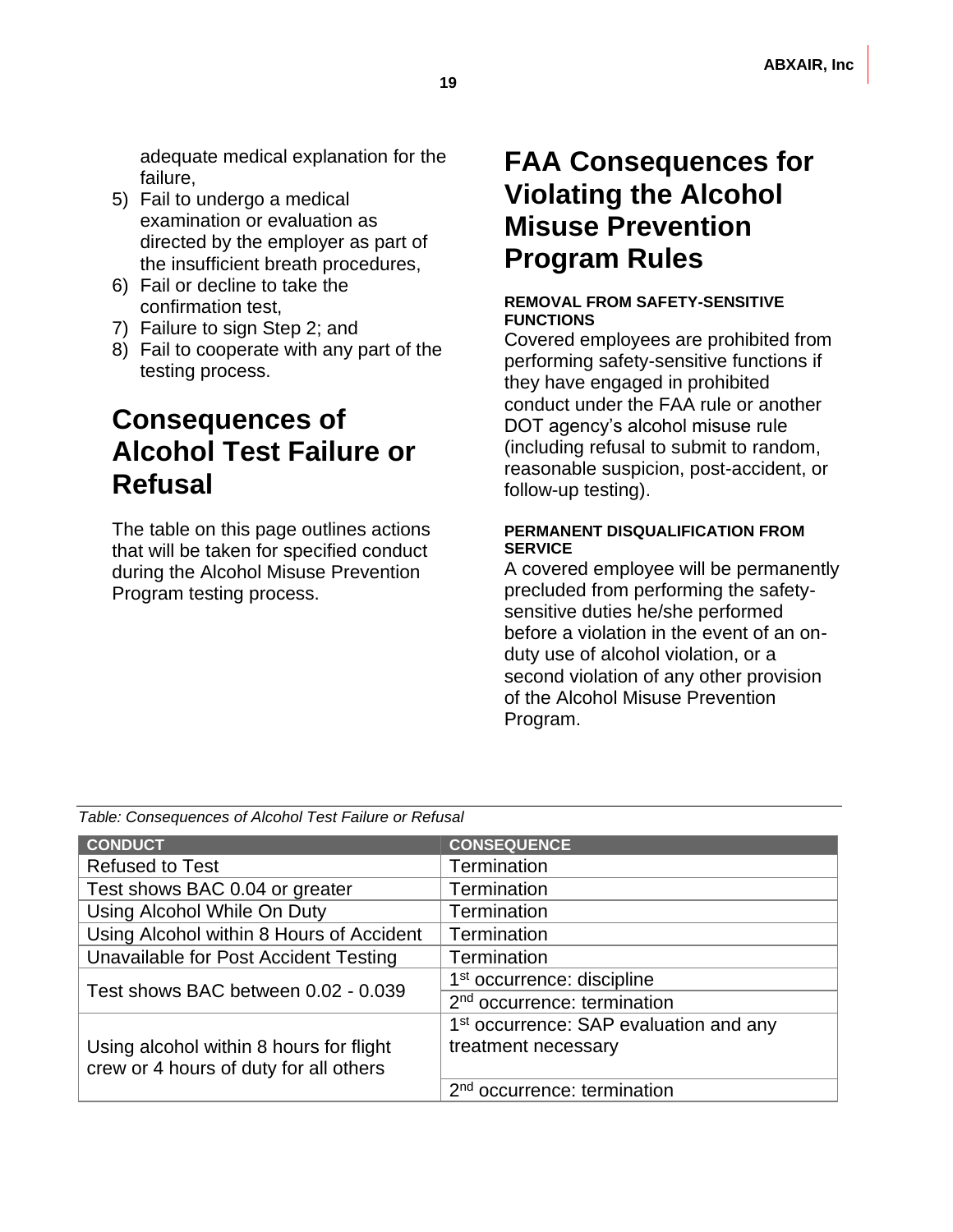### **Signs, Symptoms, and Effects of Alcohol Misuse**

Alcohol, a natural substance formed by the fermentation that occurs when sugar reacts with yeast, is the major active ingredient in wine, beer, and distilled spirits. Although there are many kinds of alcohol, the kind found in alcoholic beverages is ethyl alcohol. Whether one drinks a 12-ounce can of beer, or a shot of distilled spirits, or a 5-ounce glass of wine, the amount of pure alcohol per drink is about the same – one-half ounce. Ethyl alcohol can produce feelings of well being, sedation, intoxication, or unconsciousness, depending on the amount and the manner in which it is consumed.

Alcohol is a "psychoactive" or mindaltering drug, as are also heroin and tranquilizers. It can alter moods, cause changes in the body, and become habit forming. Alcohol is called a "downer" because it depresses the central nervous system. That's why drinking too much causes slowed reactions, slurred speech, and sometimes even unconsciousness or passing out. Alcohol works first on the part of the brain that controls inhibitions. As people lose their inhibitions they may talk more, get rowdy, and do foolish things. After several drinks they may feel "high", but their nervous systems actually are slowing down. A person does not have to be an alcoholic to have problems with alcohol. Every year, for example, many young people lose their lives in alcoholrelated automobile accidents, drowning, and suicides. Serious health problems

can and do occur before drinkers reach the stage of addiction or chronic use.

In some studies more than 25 percent of hospital admissions were alcohol related. Some of the serious diseases associated with chronic alcohol use include alcoholism and cancers of the liver, stomach, colon, larynx, esophagus, and breast. Alcohol abuse also can lead to such serious physical problems as:

- ▶ Damage to the brain, pancreas, and kidneys
- High blood pressure, heart attacks, and strokes
- ▶ Alcoholic hepatitis and cirrhosis of the liver
- Stomach and duodenal ulcers, colitis, and irritable colon
- Impotence and infertility
- Birth defects and Fetal Alcohol Syndrome, which causes retardation, low birth weight, small head size, and limb abnormalities
- $\blacktriangleright$  Premature aging
- $\triangleright$  A host of other disorders, such as diminished immunity to disease, sleep disturbances, muscle cramps, and edema

Aside from the physical effects of drugs discussed in the preceding section, certain warning signs may indicate that a family member or friend is drinking too much alcohol or using other drugs. Although these warning signs are not foolproof, each by itself or many signs combined over time, should be cause for concern. With alcohol, some of the signs to look for are:

 Does the person pour a drink as an immediate reaction when faced with any problems?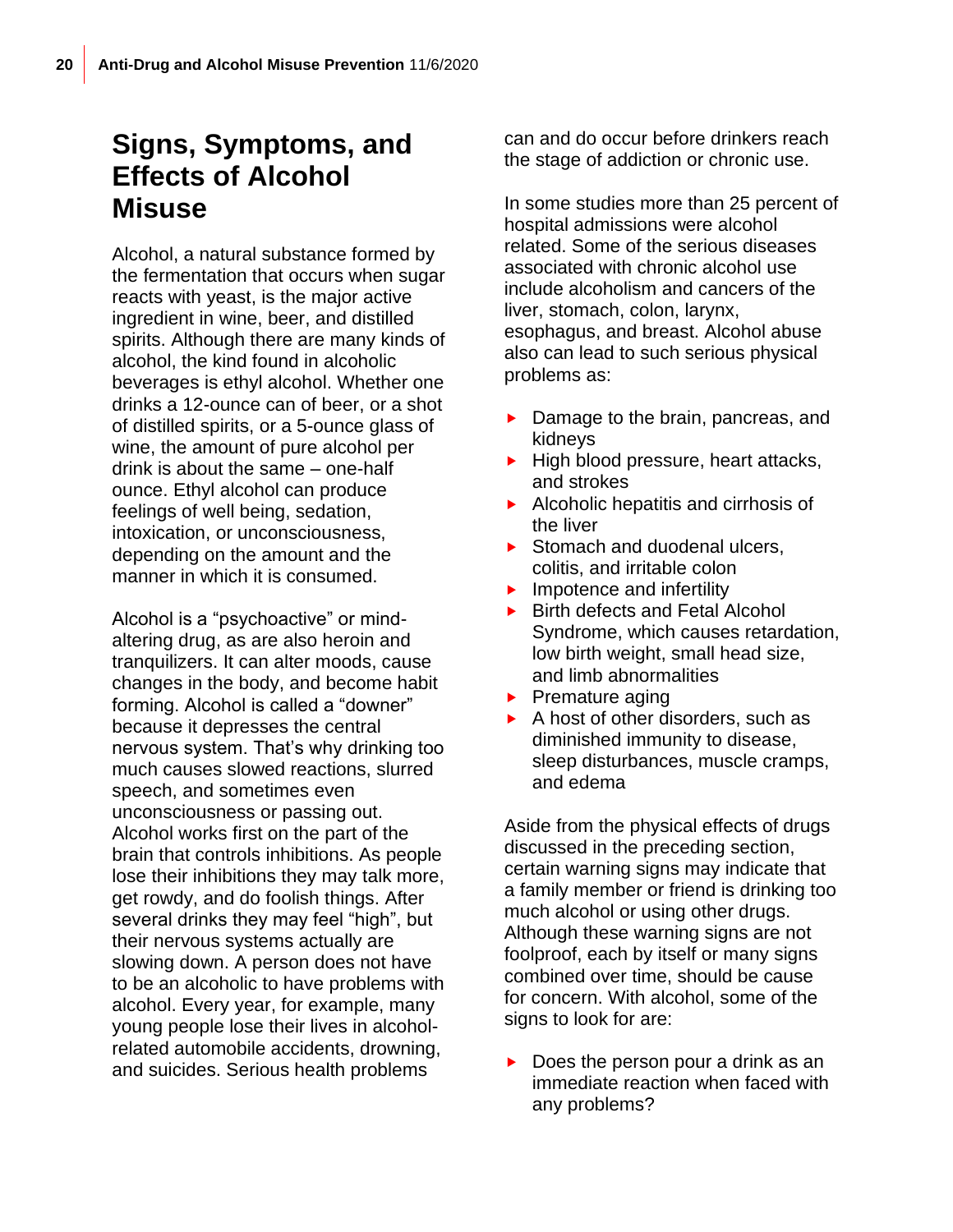- $\triangleright$  Does the person drink until intoxicated?
- $\blacktriangleright$  Is there a record of missed work because of drinking or an illdisguised odor of alcohol on the breath during work hours even though attendance may be regular?
- $\triangleright$  Does the person drive a car while intoxicated?
- $\blacktriangleright$  Has his or her home life become intolerable because of drinking or arguments resulting from drinking?
- $\triangleright$  Does he or she handle all social celebrations and stress with alcohol?

These are some of the signs of an adult problem drinker. It is important to note, however, that use of alcohol by youth is abuse and cause for concern. When these signs are present, it means that a person's drinking pattern is heading out of control, if not out of control already. A person does not have to be an alcoholic to have problems with alcohol. Certain additional behavioral characteristics also seem to be signs of the use of alcohol and other drugs. The clues can be found in all people who abuse these substances, regardless of age. Examples of these clues include:

- ▶ An abrupt change in mood or attitudes
- $\triangleright$  Sudden and continuing decline in attendance or performance at work or in school
- $\blacktriangleright$  Impaired relationships with family members or friends
- **DED** Unusual temper flare-ups
- Increased borrowing of money from parents or friends
- $\triangleright$  Stealing from the house, at school, or in the workplace
- $\blacktriangleright$  Heightened secrecy about actions and possessions

 $\triangleright$  Associating with a new group of friends, especially with those who use drugs or alcohol

*Information from this section is a summary from National Clearinghouse's "What You Can Do About Drug Use" booklet.*

*National Clearinghouse for Alcohol and Drug Information PO Box 2345 Rockville, Maryland 20852 (301) 468-2600*

### **Employee Assistance Program**

ABX has an Employee Assistance Program available for employees to confidentially receive information regarding benefits and rehabilitation programs regarding treatment for alcohol use.

ABX encourages employees who believe they have an alcohol or drug problem to seek help. The medical insurance program provides for payment of certain expenses related to treatment for alcoholism and drug addiction. Information concerning the insurance program may be obtained from Human Resources. ABX' Employee Assistance Program will provide confidential assessment with referral to appropriate treatment services. Regardless of any treatment, however, employees who violate company policy will be subject to discipline.

Furthermore, all employees performing in a "covered position" will be provided training and materials regarding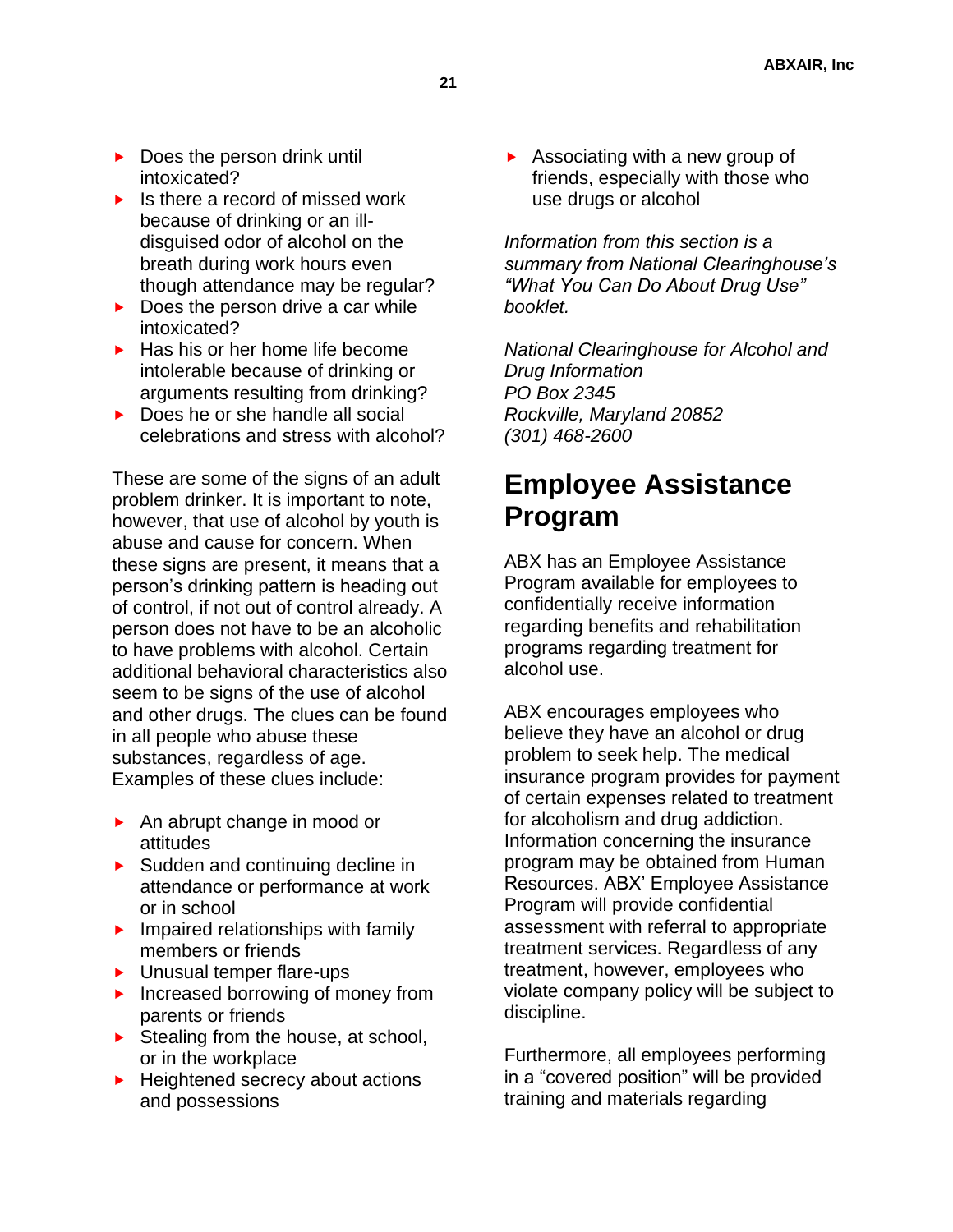substance abuse, which will cover the effects and consequences of drug use on personal health, safety, and the work environment, as well as the manifestations and behavioral causes that may indicate drug use and abuse. Supervisory/Management personnel who will determine when an employee is subject to testing based on reasonable cause will also receive training on the specific, contemporaneous physical, behavioral and performance indicators of probable drug use in addition to the training specified above.

Supervisory/Management training will also be conducted recurrently.

In addition, here are some other specific sources of help and information:

National Council on Alcoholism and Drug Abuse assistance can be found at www.ncaad.org

Alcoholics Anonymous meeting locations can be found on www.aa.org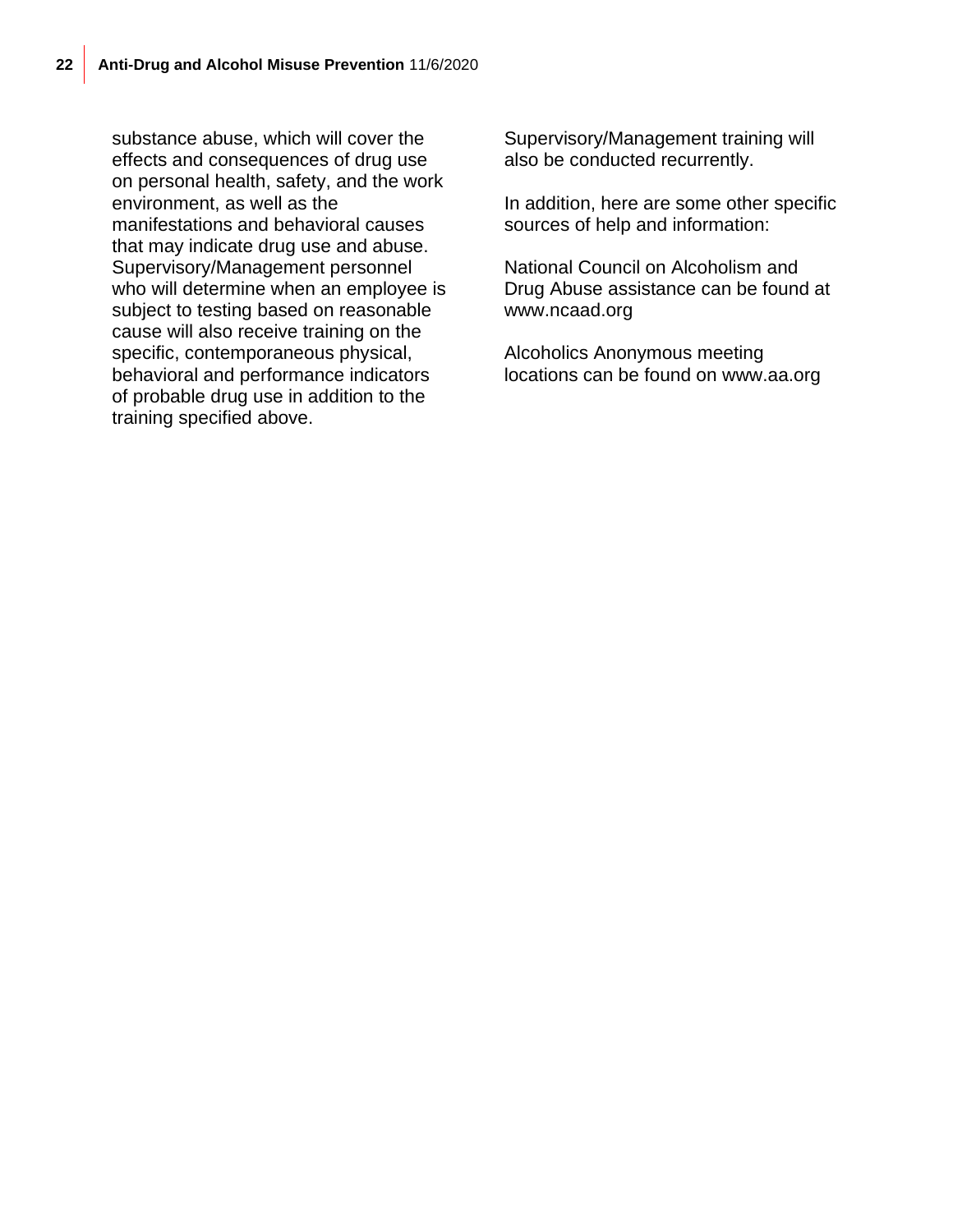## List of Covered Positions - Section 4

| <b>Flight Department</b>                   | <b>Director FLT Operations</b>                         |
|--------------------------------------------|--------------------------------------------------------|
|                                            | <b>Chief Pilot</b>                                     |
|                                            | <b>Flight Management Pilots</b>                        |
|                                            | Captain                                                |
|                                            | <b>First Officer</b>                                   |
|                                            | <b>Supervisor FLT Technical Training</b>               |
|                                            | FLT Technical Training Instructor                      |
|                                            | Simulator Instructor                                   |
|                                            | Dispatcher                                             |
|                                            | <b>Supervisor Flight Control</b>                       |
|                                            | Manager Flight Control                                 |
|                                            | Assistant Dispatcher                                   |
|                                            | Manager Flight Crew Training                           |
|                                            | <b>Supervisor FLT Control Training &amp; Standards</b> |
|                                            | Loadmaster/GSC                                         |
| Maintenance                                | Director Maintenance & Technical Services              |
|                                            |                                                        |
| Maintenance - Quality Assurance & Training | Director Quality Assurance/Chief Inspector             |
|                                            | <b>Quality Control Inspector</b>                       |
| Maintenance - Outbase                      | Director Outbase Maintenance                           |
|                                            | Senior Manager MTC Control                             |
|                                            | Manager MTC Control                                    |
|                                            | Regional Manager                                       |
|                                            | Manager Line Maintenance                               |
|                                            | <b>Field Supervisor</b>                                |
|                                            | Maintenance Station Supervisor                         |
|                                            | Maintenance Controller                                 |
|                                            | Lead Line MTC Representative                           |
|                                            | Line MTC Representative                                |
|                                            | Line Maintenance Specialist                            |
|                                            | <b>Line MTC Contract Coordinator</b>                   |
|                                            | <b>Aircraft Tech</b>                                   |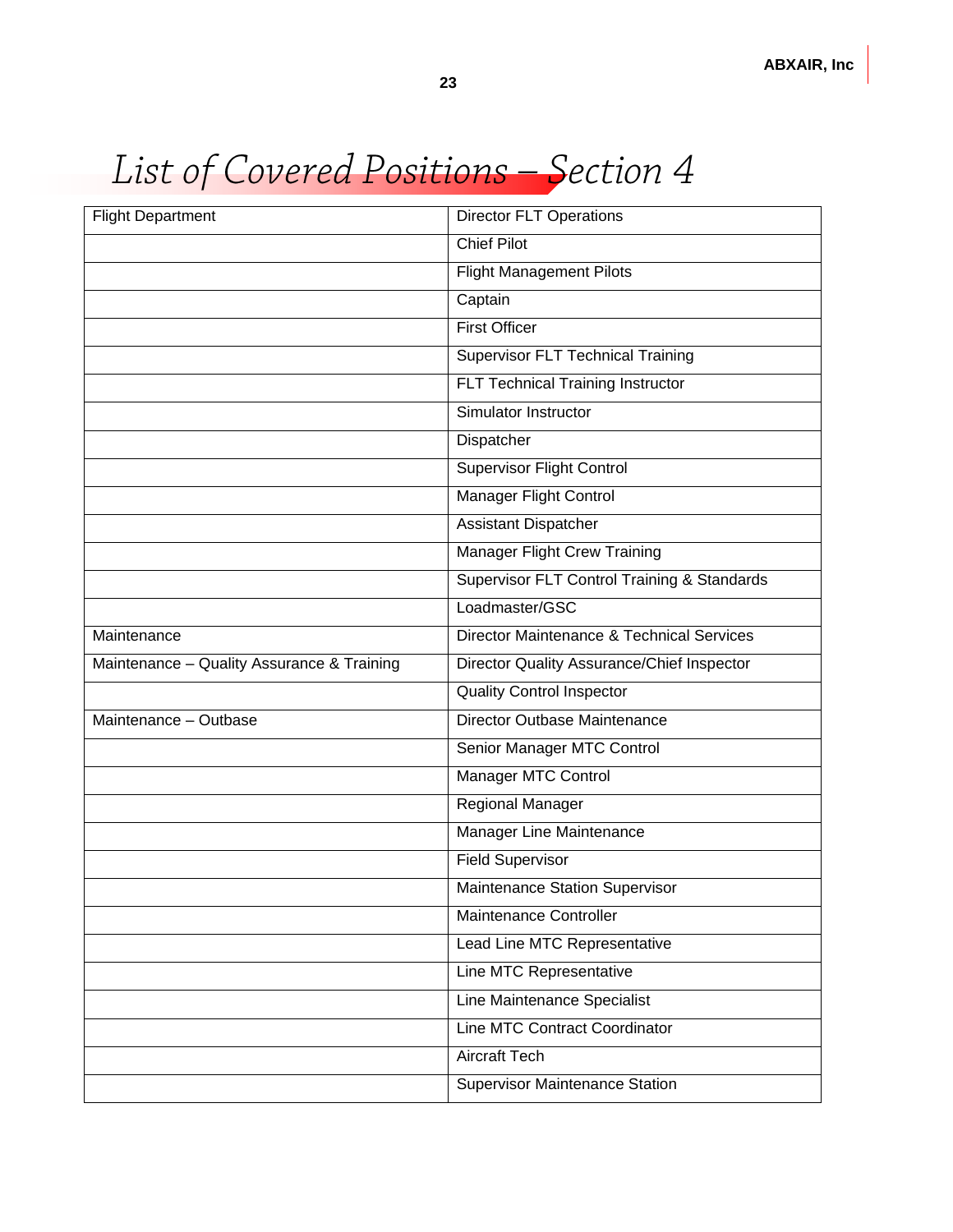| Maintenance - Technical Services | Heavy Maintenance Coordinator                    |
|----------------------------------|--------------------------------------------------|
|                                  | Manager Heavy Maintenance                        |
|                                  | <b>Project Coordinator</b>                       |
|                                  | Heavy Maintenance Coordinator                    |
| Administration                   | Sr. Manager Ground Operations/GSC                |
|                                  | <b>Supervisor Ground Training and Compliance</b> |
|                                  | Instructor/Auditor                               |
| Safety & Compliance              | Dir Safety & Compliance                          |
|                                  | Manager IEP/SMS-GSC                              |
|                                  | <b>MGR Aviation Safety Programs</b>              |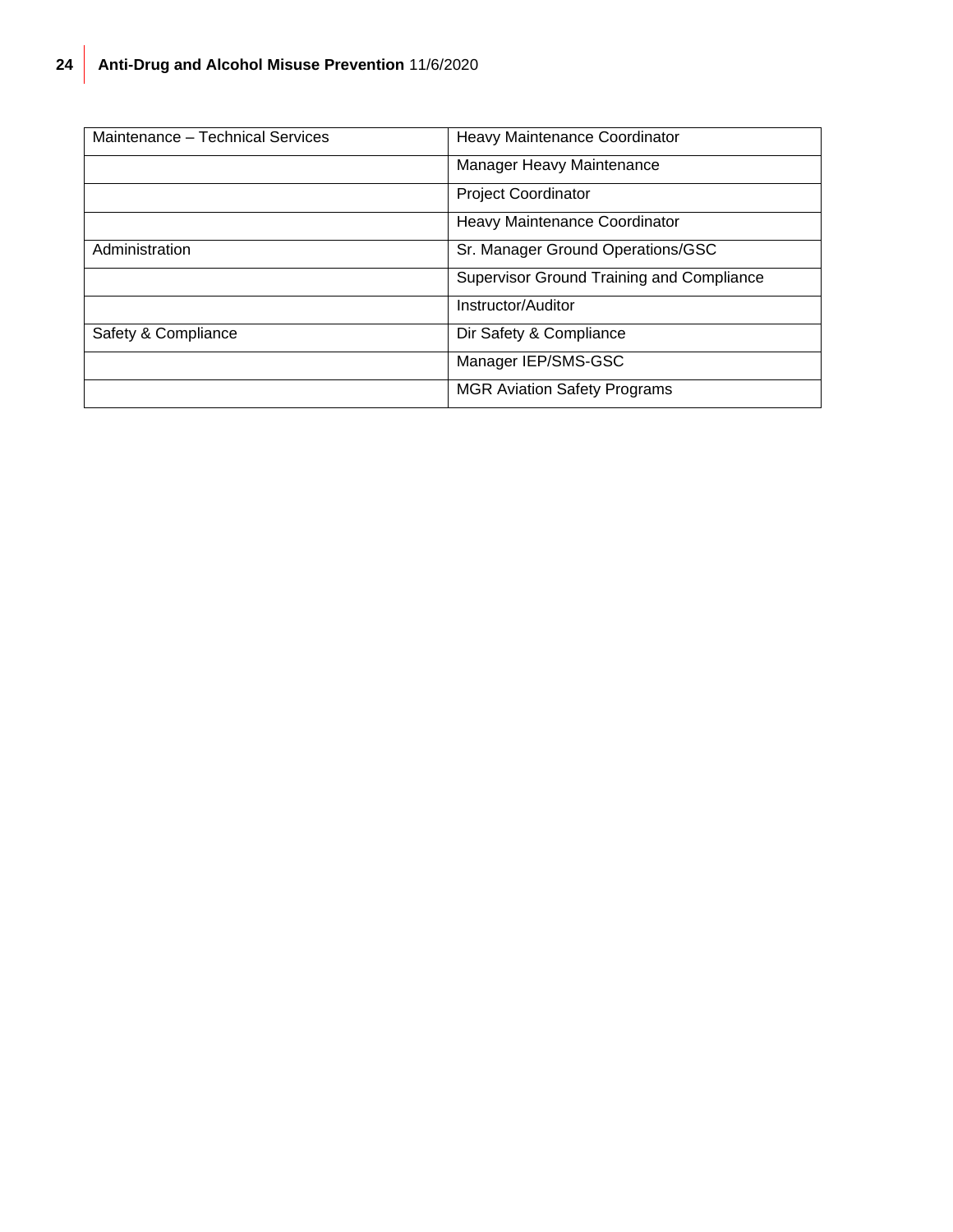

Accident – The term "accident" refers to an occurrence associated with the operation of an aircraft which takes place between the time any person boards the aircraft with the intention of flight and all such persons have disembarked on the operated aircraft, and in which any person on the operated aircraft suffers death or serious injury or in which the operated aircraft receives substantial damage.

Serious Injury – "Serious injury" means any injury which: 1) requires hospitalization for more than 48 hours, commencing within seven days from the date of the injury; 2) results in a fracture of any bone (except simple fractures of the fingers, toes or nose); 3) causes severe hemorrhages, nerve, muscle or tendon damage; 4) involves any internal organ; or 5) involves second-degree or third-degree burns, or any burns affecting more than five percent of the body surface.

Substantial Damage – "Substantial damage" means damage or failure which adversely affects the structural strength, performance, or flight characteristics of the aircraft, and which would normally require major repair or replacement of the affected component. Engine failure or damage limited to an engine if only one engine fails or is damaged, bent fairings, or cowling, dented skin, small puncture holes in the skin or fabric, ground damage to rotor or propeller blades, and damage to landing gear, wheels, tires, flaps, engine accessories, brakes, or wing tips are not considered "substantial damage".

Adulterated Specimen – A specimen that contains a substance that is not expected to be present in human urine or contains a substance expected to be present but at a concentration so high that it is not consistent with human urine. An adulterated specimen is considered a refusal to test.

Alcohol – The intoxicating agent in beverage alcohol, ethyl alcohol, or other low molecular weight alcohols, including methyl or isopropyl alcohol.

Alcohol Concentration – The alcohol in a volume of breath expressed in terms of grams of alcohol per 210 liters of breath as indicated by an evidential breath test.

Alcohol Confirmation Test – A subsequent test using an Evidential Breath Test (EBT), following a screening test with a result of 0.02 or greater that provides quantitative data about the alcohol concentration.

Alcohol Screening Device (ASD) – A breath or saliva device, other than an EBT, that is approved by the National Highway Traffic Safety Administration (NHTSA) and placed on a conforming products list (CPL) for such devices.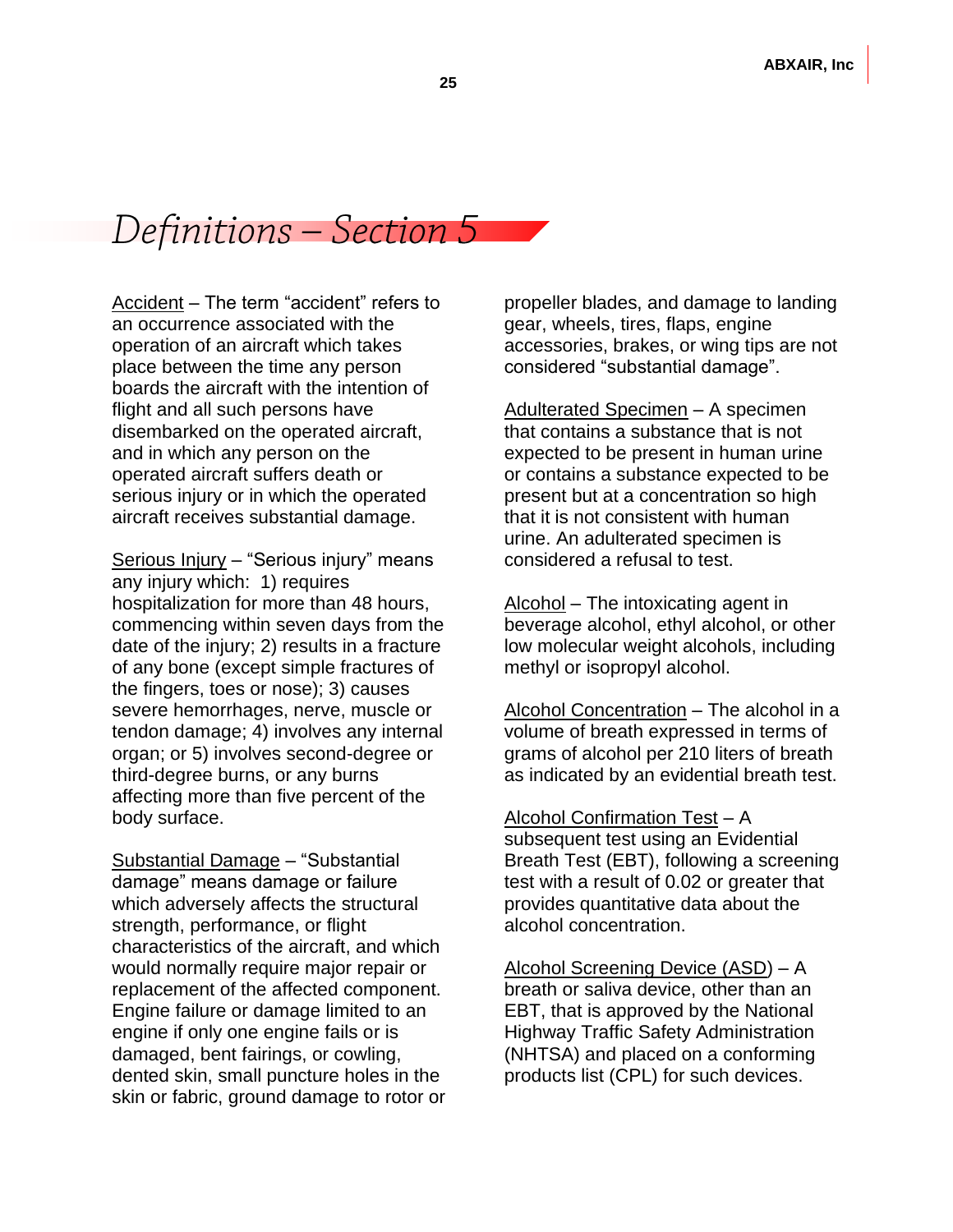Alcohol Screening Test – An analytic procedure to determine whether an employee may have a prohibited concentration of alcohol in a breath or saliva specimen.

Alcohol Testing Site – A place selected by the employer where employees present themselves for the purpose of providing breath or saliva for an alcohol test.

Alcohol Use – The drinking or swallowing of any beverage, liquid mixture or preparation (including any medication), containing alcohol; for example, included by not limited to, the use of Nyquil, mouthwash if swallowed, the consumption of non-alcoholic beer that contains ½ % alcohol (i.e., Sharps and O'Doul's)

Annualized Rate – For purposes of ABX' random testing program, the term "annualized rate" means the percentage of specimen collection and testing of employees performing a function listed in Section 4 during each calendar year. FAA will determine the annualized percentage rate by referring to the total number of employees performing a sensitive safety or security related function at the beginning of the calendar year.

Blind Specimen or Blind Performance Test Specimen - A specimen submitted to a laboratory for quality control testing purposes, with a fictitious identifier, so that the laboratory cannot distinguish if from an employee specimen.

Breath Alcohol Technician (BAT) – An individual who instructs and assists individuals in the alcohol testing process and operates an EBT (Evidential Breath Testing Device).

Cancelled Test – A drug or alcohol test that has a problem identified that cannot be or has not been corrected, or which otherwise requires to be cancelled. A cancelled test is neither a positive nor a negative test.

Chain of Custody – The procedure used to document the handling of the urine specimen from the time the employee gives the specimen to the collector until the specimen is destroyed. This procedure uses the Federal Drug Testing Custody and Control Form (CCF).

Collection Container – A container into which the employee urinates to provide the specimen for a drug test.

Collection  $\text{Site} - A$  place selected by the employer where employees present themselves for the purpose of providing a urine specimen for a drug test.

Collector – A person who instructs and assists employees at a collection site, who receives and makes an initial inspection of the specimen provided by those employees, and who initiates and completes the CCF.

Confirmation Drug Test – A second analytical procedure performed on a urine specimen to identify and quantify the presence of s specific drug or drug metabolite.

Confirmation Validity Test – A second test performed on a urine specimen to further support a valid test result.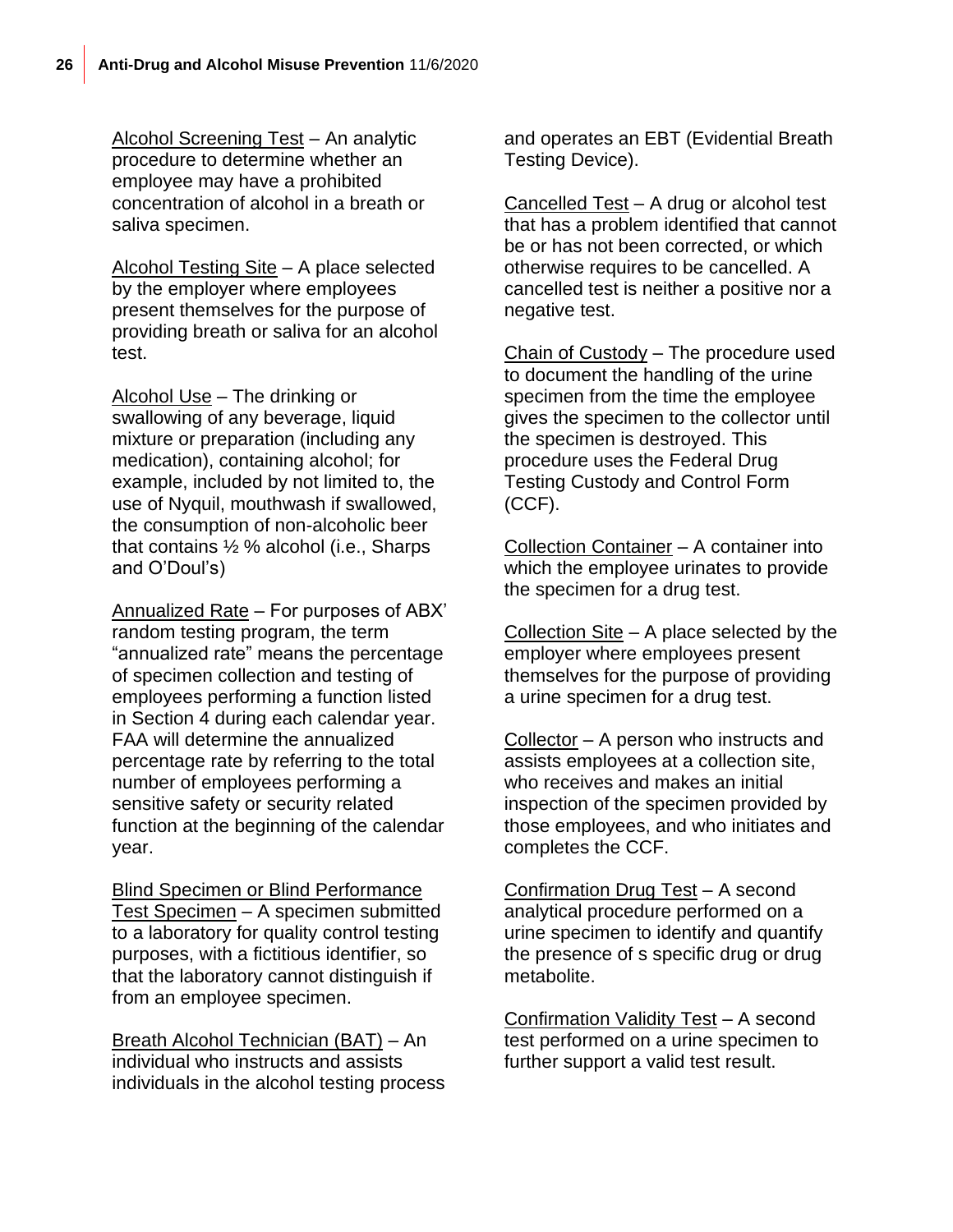Confirmed Drug Test – A confirmation test result received by a Medical Review Officer (MRO) from a laboratory.

#### **Confirmatory Test**

| <b>Substance</b>           | Level (NG/ML)                        |
|----------------------------|--------------------------------------|
| Marijuana metabolites      | 15                                   |
| <b>Cocaine metabolites</b> | 150                                  |
| Opioids                    |                                      |
| Morphine                   | 2,000                                |
| Codeine                    | 2,000                                |
| Phencyclidine (PCP)        | 25                                   |
| Amphetamines               |                                      |
| Amphetamine                | 500                                  |
| Methamphetamine 500        |                                      |
|                            | (with 200 amphetamines also present) |

Covered Employee – The term "covered employee" includes all employees who perform FAA designated sensitive safety or security related functions. All supervisory or managerial employees who may be called upon to perform an FAA designated sensitive safety or security related function shall also be subject to the requirements of ABX's Anti-Drug and Alcohol Misuse Prevention Programs.

Dilute Specimen – A specimen with creatinine and specific gravity values that are lower than expected for human urine. ABX will not require a retest following a negative dilute test.

#### Direct Observation – A direct

observation of another specimen is mandatory if the collector observes action indicating attempt to tamper, temperature range of the original specimen is out of range, or the specimen appears to have been tampered with by collector observation. A direct observation is also mandatory if the laboratory reported to the MRO that the specimen is invalid and the MRO reported that there was not an adequate medical explanation for the result, or the original positive, adulterated or substituted test result had to be cancelled because the test of the split specimen could not be performed. All direct observations shall be completed with same gender collector as the donor.

Drugs – The drugs for which tests are required are marijuana, cocaine, amphetamines, phencyclidine (PCP) and opiates.

Evidential Breath Testing Device (EBT) - A device approved by the National Highway Traffic Safety Administration (NHTSA) for the evidential testing of breath at the .02 and .04 alcohol concentrations, placed on NHTSA's Conforming Products List (CPL) for Evidential Breath Measurement Devices and identified on the CPL as conforming to the model specifications available from the NHTSA's Traffic Safety Program.

HHS – The Department of Health and Human Services or any designee of the Secretary, Department of Health and Human Services.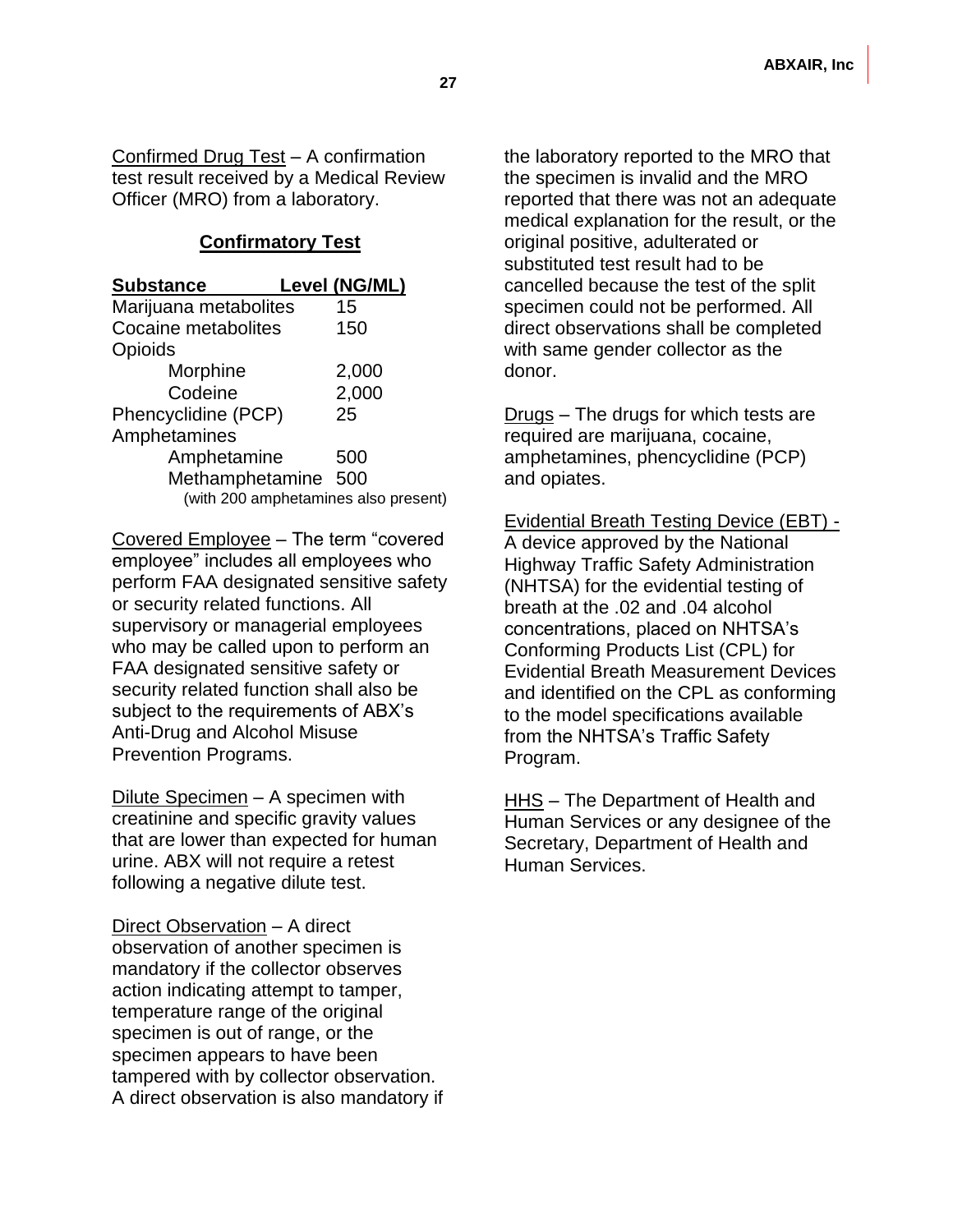Initial Drug Test – The test used to differentiate a negative specimen from one that requires further testing for drugs or drug metabolites. "Positive evidence" means the presence of a drug or drug metabolite in a urine sample at or above the following test levels:

#### **Initial Test**

| <b>Substance Level</b> | (NG/ML) |
|------------------------|---------|
| Marijuana metabolites  | 50      |
| Cocaine metabolites    | 150     |
| Opioids metabolites    | 2,000   |
| Phencyclidine (PCP)    | 25      |
| Amphetamines           | 500     |
| <b>MDMA</b>            | 500     |
| 6-AM                   | 10      |
|                        |         |

Initial Validity Test – The first test used to determine if a specimen is adulterated, diluted, or substituted.

Laboratory – Any U.S. laboratory certified by HHS under the National Laboratory Certification Program as meeting the minimum standards of Subpart C of the HHS Mandatory guidelines for Federal Workplace Drug Testing Programs; or, in the case of foreign laboratories, a laboratory approved for participation by DOT under this part.

Medical Review Officer (MRO) – A person who is a licensed physician and who is responsible for receiving and reviewing laboratory results generated by an employer's drug testing program and evaluating medical explanations for certain drug test results.

Office of Drug and Alcohol Policy and Compliance (ODAPC) – The office in the Office of the Secretary, DOT, that is responsible for coordinating drug and alcohol testing program matters within the Department and providing information concerning the implementation of this part.

#### Performing A Safety-Sensitive Function

– An employee is considered to be performing a safety-sensitive function during any period in which he or she is actually performing, ready to perform, or immediately available to perform such function.

Primary Specimen – In drug testing, the urine specimen bottle that is opened and tested by a first laboratory to determine whether the employee has a drug or drug metabolite in his or her system; and for the purpose of validity testing. The primary specimen is distinguished from the split specimen.

Refusal to Submit or Refusal to Test – As an employee, you have refused to take a drug test if you:

1) fail to appear for any test within a reasonable time, as determined by the employer, after being directed to do so by the employer,

2) fail to remain at the testing site until the testing process is complete,

3) fail to provide a urine specimen for any drug test required by this part or DOT agency regulations,

4) in the case of a directly observed or monitored collection in a drug test, fail to permit the observation or monitoring of your provision of a specimen,

5) fail to provide a sufficient amount of urine when directed, and it has been determined, through a required medical evaluation, that there was no adequate medical reason for the failure,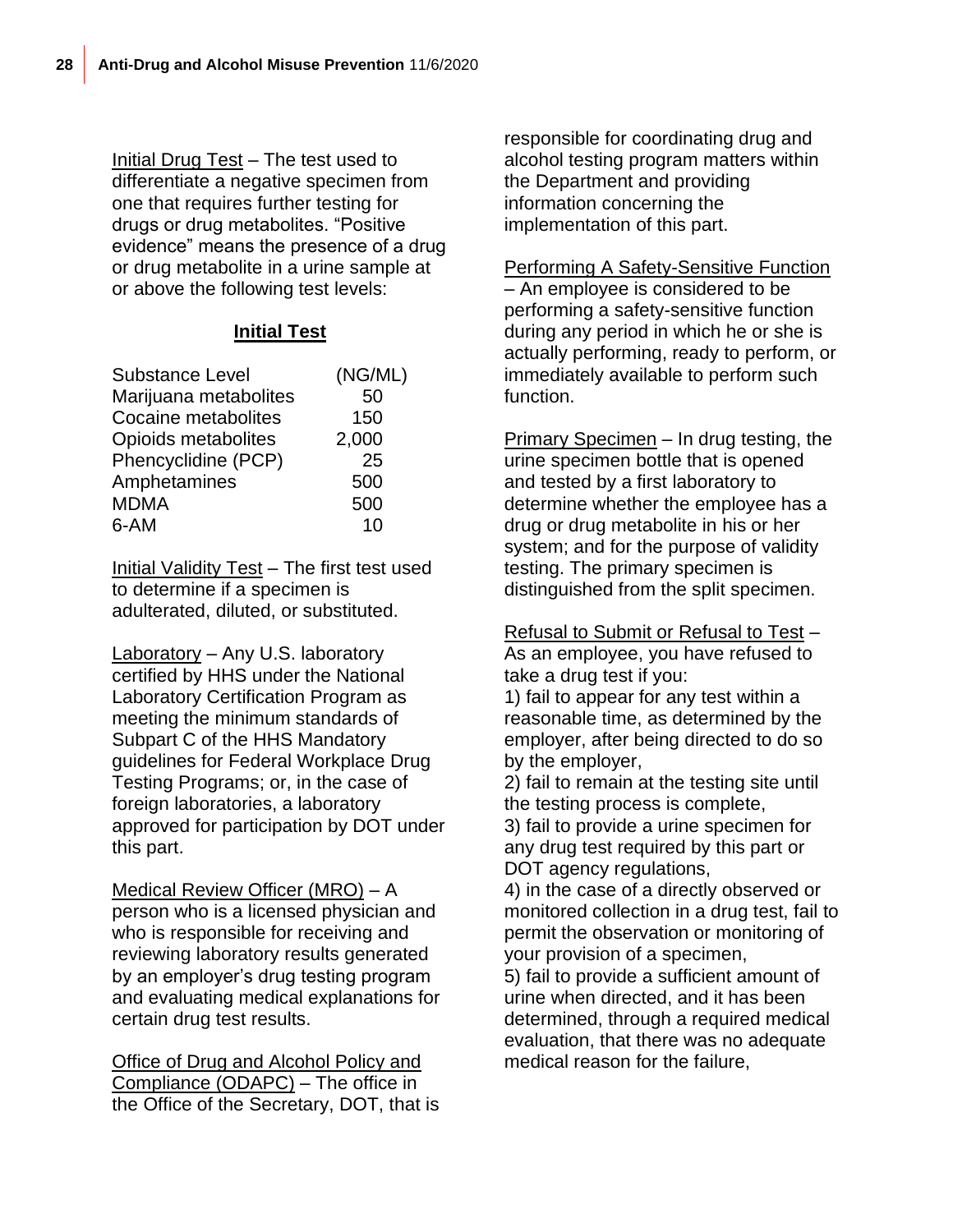6) fail or decline to take a second test the employer or collector has directed you to take,

7) fail to undergo a medical examination or evaluation, as directed by the MRO as part of the verification process, or as directed by the employer as part of the "shy bladder" procedures of this part, 8) fail to cooperate with any part of the testing process (including but not limited to refuse to empty pockets when so directed by the collector, behave in a confrontational way that disrupts the collection process, and 9) as an employee, if the MRO reports that you have a verified adulterated or substituted test result, you have refused to take a drug test.

A refusal to test is grounds for termination.

Shy Bladder – If the employee is unable to void or does not provide a sufficient amount of urine for a drug test, the collector will require the employee to drink up to 40 ounces of fluids during a period of up to 3 hours or until the employee has provided a sufficient specimen. If the employee is still unable to void after the three hour time limit, or has not provided a sufficient specimen, the testing process will be discontinued and the employee will be required to obtain, within five days, a medical evaluation from a licensed physician who has expertise in the medical issues raised by the employee's failure to provide a sufficient specimen. The physician must be acceptable to the MRO.

If, after conducting the evaluation, the referral physician concludes that a medical condition has, or with a high

degree of probability could have, precluded the employee from providing a sufficient amount of urine, and the MRO accepts such an explanation, then the test will be reported as cancelled. If the referral physician concludes that there was no medical condition that precluded, or with a high degree of probability could have precluded, an employee from producing a sufficient amount of urine, and the MRO accepts this recommendation, then the test will be reported as a refusal to test. ABX shall notify the FAA of a refusal to test by any covered employee who is a certificate holder.

Shipping Container – A container that is used for transporting and protecting urine specimen bottles and associated documents from the collection site to the laboratory.

Shy Lung – If an employee is unable to provide adequate breath for testing due to medical reasons (i.e. asthma, bronchitis), he/she will be required to provide to ABX within 5 days an evaluation from a licensed physician who is acceptable to ABX and who has expertise in the medical issues raised by the employee's failure to provide a sufficient sample. If the physician is unable to find cause or if the employee fails to provide ABX with documentation, he/she will be considered a refusal to test.

Specimen Bottle – The bottle that, after being sealed and labeled according to the procedures in this part, is used to hold the urine specimen during transportation to the laboratory for testing.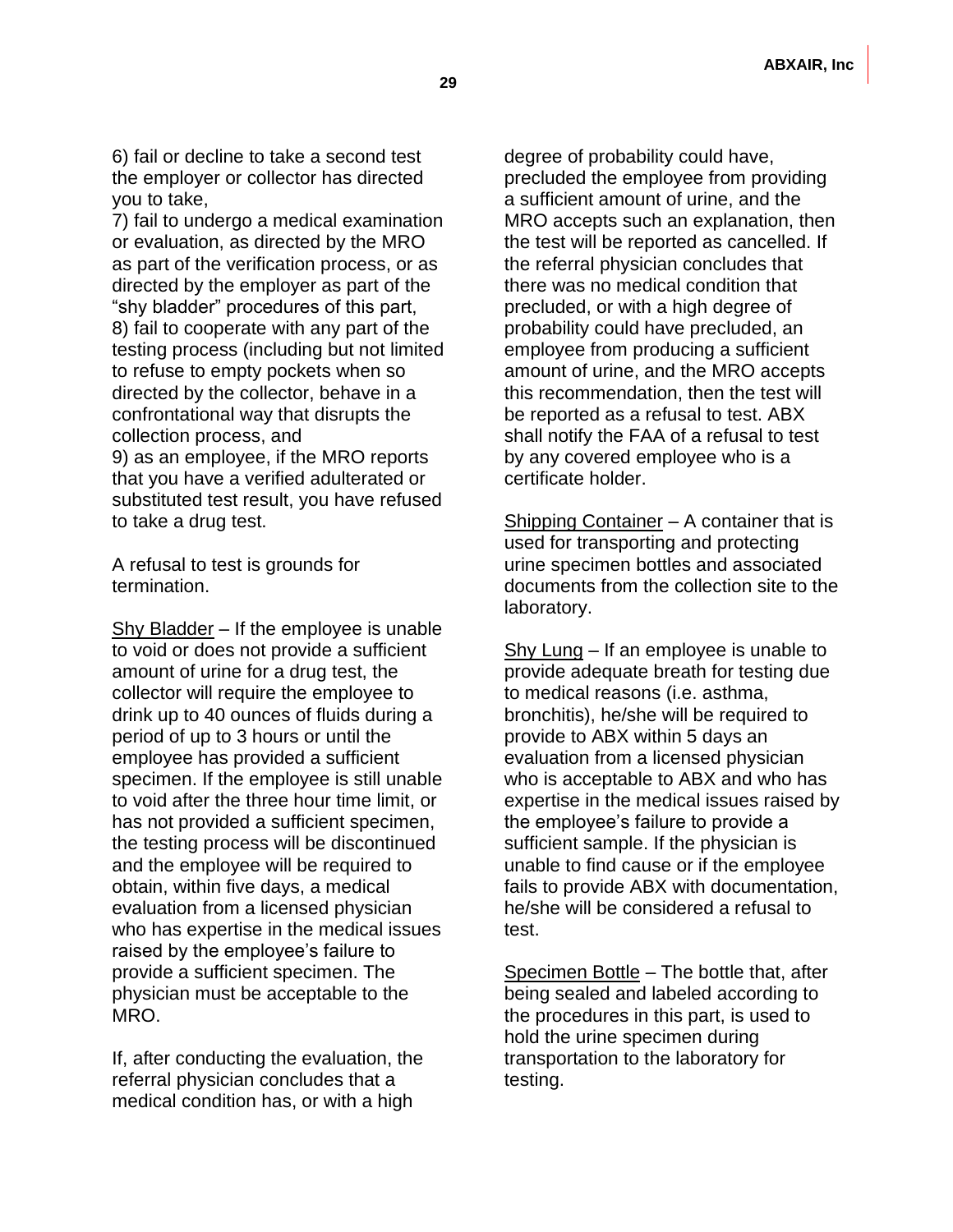Split Specimen – In drug testing, a part of the urine specimen that is sent to the first laboratory and retained unopened, and which is transported to a second laboratory in the event that the employee requests that it be tested following a verified positive test of the primary specimen or a verified adulterated or substituted test result.

Substance Abuse Professional – A person who evaluates employees who have violated ABX' alcohol testing policy and makes recommendations concerning education, treatment, followup testing and aftercare. A substance abuse professional is required to be either a licensed physician, limited to medical doctors and doctors of Osteopathy; as well as licensed or certified physiologists, social workers, and employee assistance professionals,

and alcohol and drug abuse counselors certified by the National Association of Alcoholism and Drug Abuse Counselors Certification Commission or by the International Certification Reciprocity Consortium/Alcohol and other drug abuse.

Substituted Specimen – A specimen with creatinine and specific gravity values that are so diminished that they are not consistent with human urine. A substituted specimen is considered a refusal to test.

Verified Test – A drug test result or validity testing result from an HHScertified laboratory that has undergone review and final determination by the MRO.